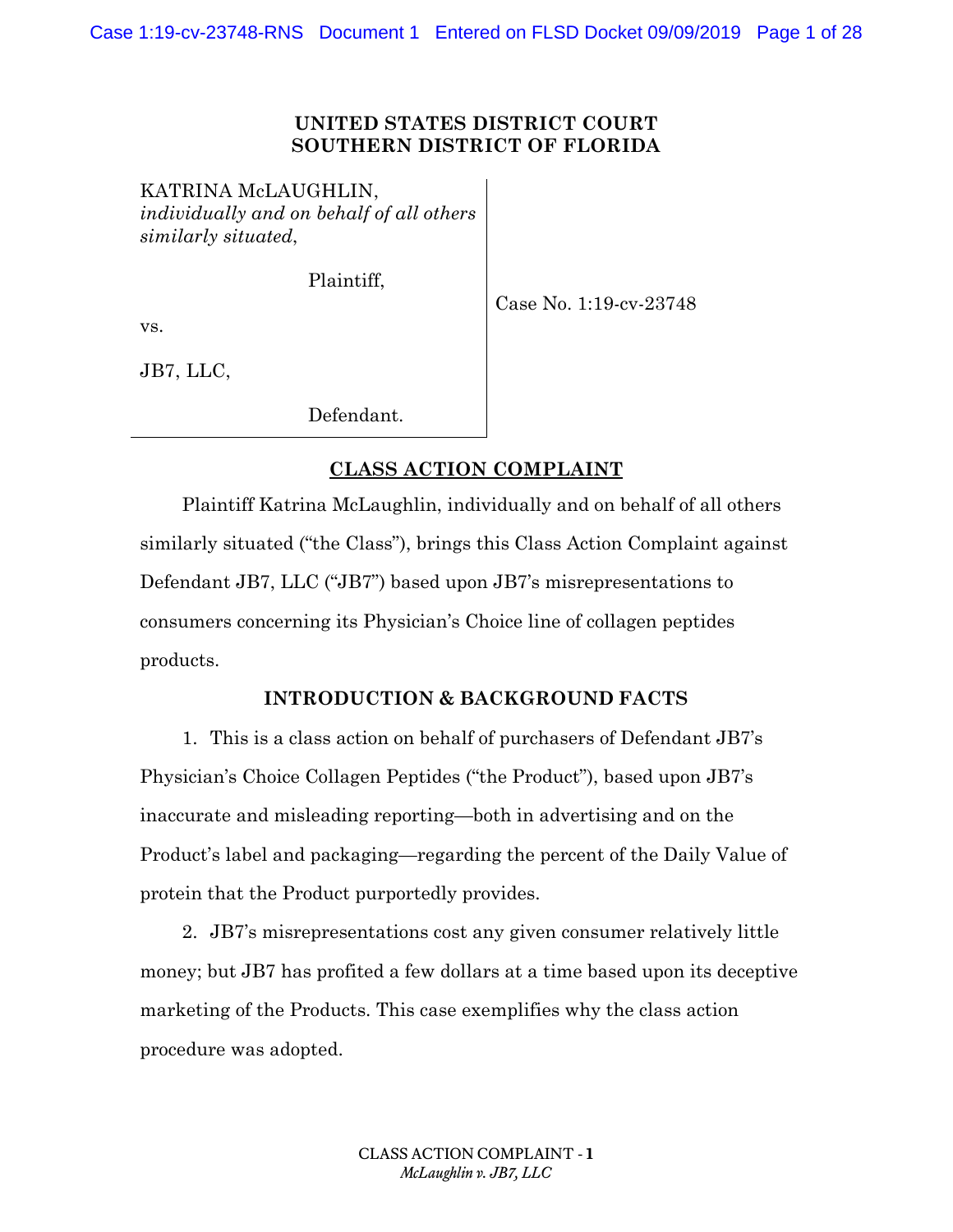3. In short, JB7 manufactures, markets, advertises, distributes, and sells the Product, which JB7 touts as "the ultimate sports and post workout recovery protein."**<sup>1</sup>**

4. JB7 claims (on the Product label) that its Physician's Choice Collagen Peptides provides 12% the Daily Value of protein with each serving.**<sup>2</sup>**

|                                             | <b>Amount Per Serving</b> | % DV |
|---------------------------------------------|---------------------------|------|
| Calories                                    | 25                        |      |
| Protein                                     | 6 g                       | 12%  |
| Hydrolized Collagen I & III (Bovine)        | 7,000 mg                  | **   |
| DigeSEB <sup>®</sup> Digestive Enzyme Blend | 50 <sub>mg</sub>          | $+4$ |

5. Defendant's Product is comprised of "Hydrolyzed Collagen I & III

(Bovine)" (i.e., collagen from beef) and a digestive enzyme blend.**<sup>3</sup>**

6. The collagen in the Product—and not the digestive enzyme blend—is

its source of protein reported on the label.

l <sup>1</sup> https://physicianschoice.com/products/collagen-peptides?gclid=EAIaIQobCh MI8eid8q6y5AIVwZyzCh0qjwabEAQYASABEgJSBfD BwE ("What is Collagen?")

<sup>2</sup> Image sourced from physicianschoice.com/products (yellow highlighting added).

<sup>3</sup> Collagen is a structural protein found in various connective tissues such as tendons, ligaments, and skin. It also is found in blood vessels, the gut, intervertebral disks and in muscle tissue. It consists of amino acids bound together to form fibrils. Hydrolyzed collagen is another word for gelatin (also known as collagen hydrolysate and collagen peptides).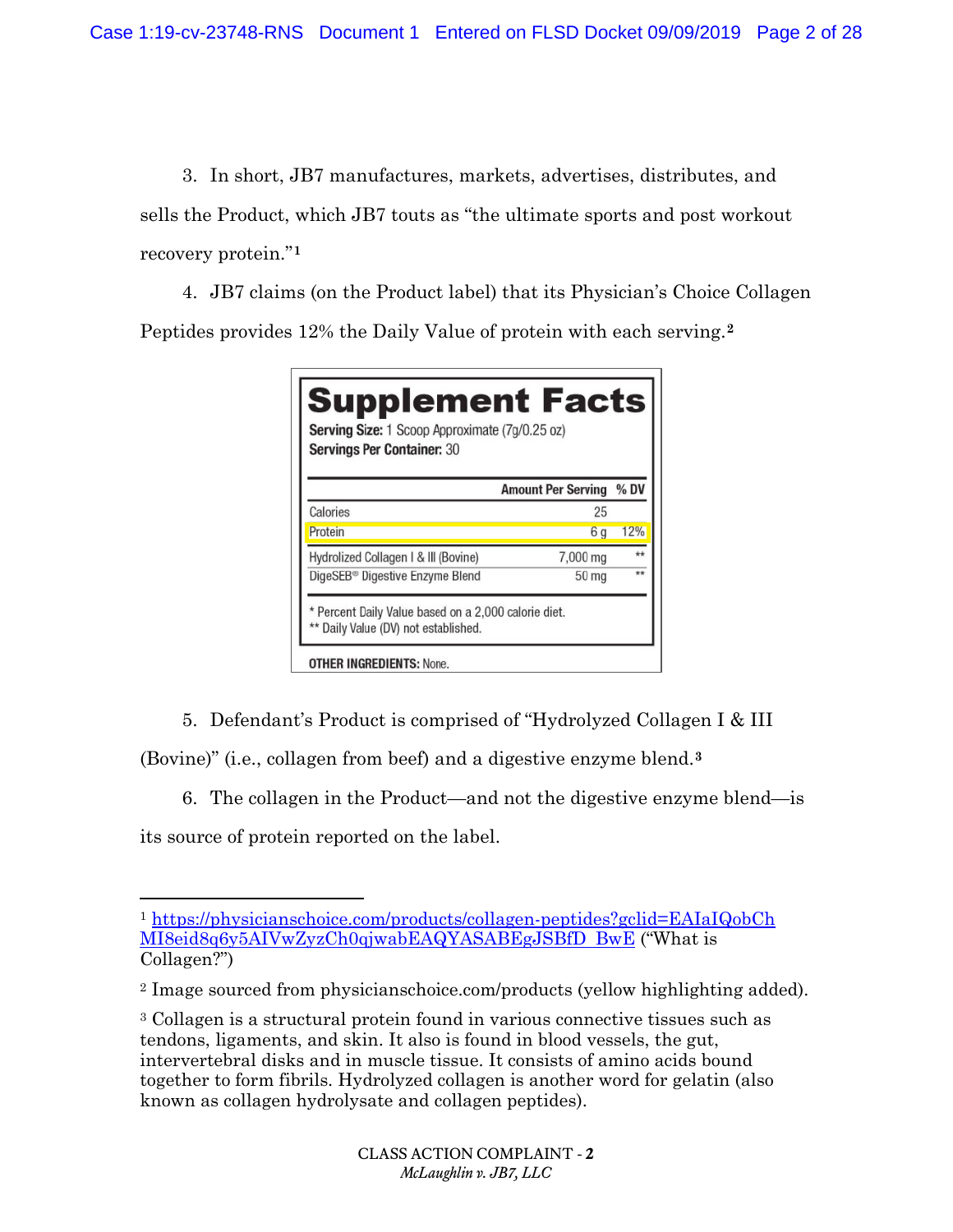7. All collagen, including the collagen in the Product, lacks one of the nine essential amino acids (tryptophan) and thus collagen does not provide a complete protein.4

8. According to the Food and Drug Administration ("FDA") testing methodology for protein content and reporting of Daily Value percentages, hydrolyzed collagen has a protein Daily Value percentage of zero because it is an incomplete protein.

9. If the Product label reflected measurements made in accordance with federal regulations concerning the federally mandated nutrition panel (aka the "Supplement Facts" panel), the protein Daily Value that the Product provides would be listed as zero (or left blank); but JB7 inaccurately reports that the Product provides 12% of the Daily Value for protein, as seen above.

10. JB7's label claim violates federal and parallel state regulations regarding label claims for protein Daily Value, rendering the Product's protein content claims false and misleading.

11. As noted by the California Supreme Court: "Simply stated: labels matter. The marketing industry is based on the premise that labels matter, that consumers will choose one product over another similar product based on its label and various tangible and intangible qualities…."**<sup>5</sup>**

 $\overline{a}$ 

<sup>4</sup> Amino acids are organic compounds that combine to form proteins. The nine "essential" amino acids are those that the human body cannot produce on its own and therefore must come from food or supplements. A "complete protein" contains all nine essential amino acids. An "incomplete protein" does not. There is a tenth amino acid that is essential before adulthood (arginine). The nine essential amino acids for adults are: histidine, isoleucine, leucine, lysine, methionine, phenylalanine, threonine, tryptophan, and valine.

<sup>5</sup> *Kwikset v. Superior Court*, 246 P3d 877, 889 (Cal. 2011) (emphasis added).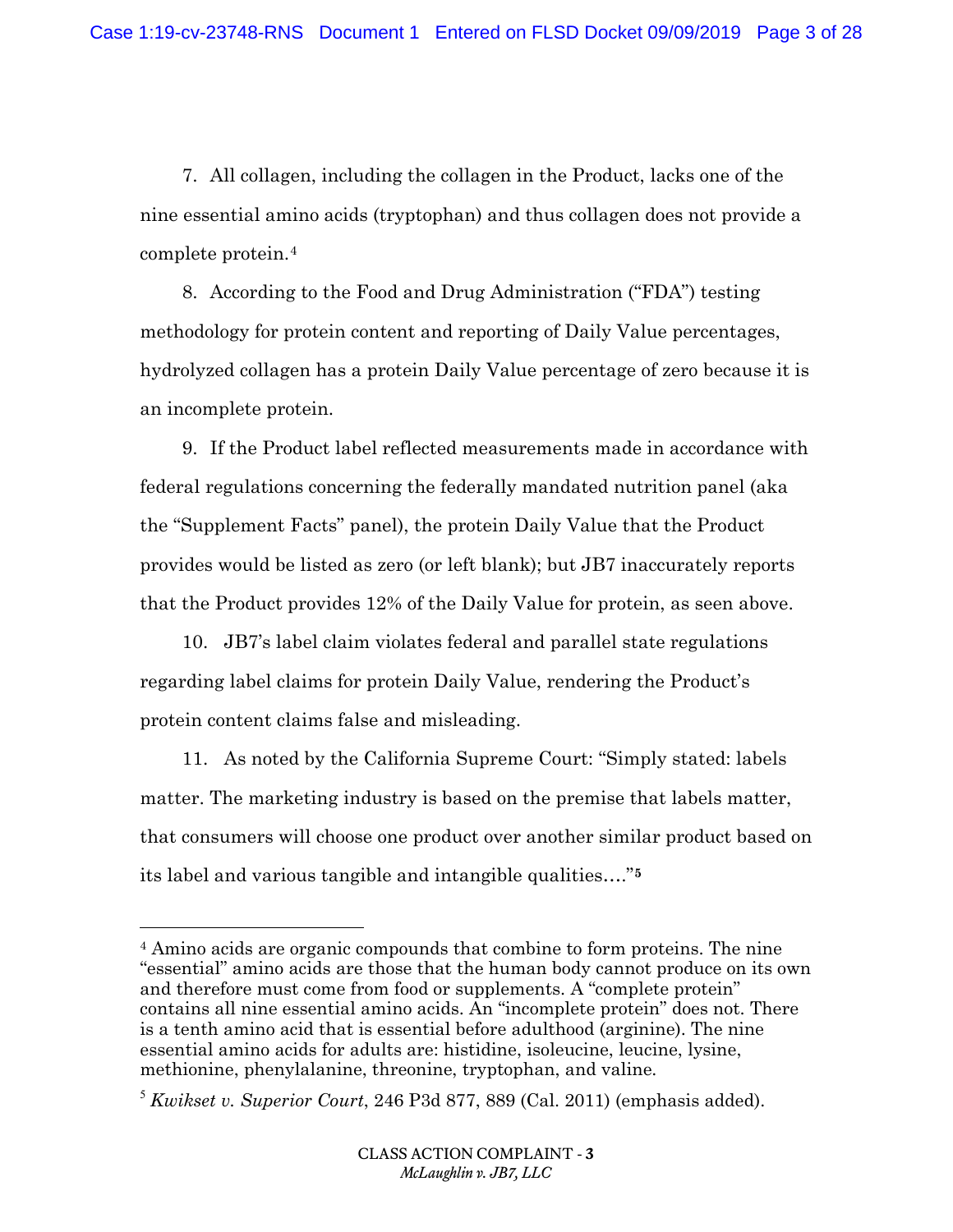12. Reporting a protein DV of zero (or blank) not only is accurate but is

feasible as demonstrated by the fact that JB7's competitors do so.**6**,**7**, **<sup>8</sup>**

| <b>Supplement Facts</b><br>Serving Size: 1 Scoop (11.07 g) <sup>*</sup><br>Servings Per Container: 41 |                                                         |    | <b>Supplement Facts</b><br>Serving Size 1 Scoop (6.6g)<br>Servings Per Container 30 |                 |
|-------------------------------------------------------------------------------------------------------|---------------------------------------------------------|----|-------------------------------------------------------------------------------------|-----------------|
|                                                                                                       | Amount Per Serving % Daily Value                        |    |                                                                                     |                 |
| Calories                                                                                              | 40                                                      |    |                                                                                     |                 |
| Protein                                                                                               | 10q                                                     |    | Simpse                                                                              |                 |
| Sodium                                                                                                | $60 \,\mathrm{mg}$                                      | 3% | masir                                                                               | Б               |
| <b>Hydrolyzed Bovine</b>                                                                              | 11 <sub>a</sub>                                         |    |                                                                                     | 35 <sub>m</sub> |
| <b>Collagen Peptides</b>                                                                              |                                                         |    | Alagen Peptider                                                                     | 6.6.9           |
| " Percent Daily Values are based on a 2,000 calorie diet.<br><sup>1</sup> Daily Value not established |                                                         |    | Now'll Daily Values are based on a 2,000 calorie diff<br>Only Value not established |                 |
|                                                                                                       | <b>INGREDIENT: Hydrolyzed Bovine Collagen Peptides.</b> |    | Other ingredients: None.                                                            |                 |

| <b>Servings Per Container About 28</b>         |                                     |                  |  |  |
|------------------------------------------------|-------------------------------------|------------------|--|--|
|                                                | <b>Amount Per</b><br><b>Serving</b> | % Daily<br>Value |  |  |
| Calories                                       | 70                                  |                  |  |  |
| Protein                                        | 18 <sub>q</sub>                     |                  |  |  |
| Sodium                                         | 110 mg                              | 5%               |  |  |
| <b>Collagen peptides</b><br>(from bovine hide) | 20 <sub>q</sub>                     | m                |  |  |

 $\overline{a}$ <sup>6</sup> Sports Research Collagen Peptides (Hydrolyzed Type I and III Collagen). Image sourced from https://www.vitaminshoppe.com/p/collagen-peptides-16-ozpowder/sc-1103 (yellow highlighting added).

<sup>7</sup> Vitamin Shoppe Collagen Peptides Powder (Hydrolyzed Type I and III Collagen). Image sourced from https://www.vitaminshoppe.com/p/collagen-peptides-powder-7-oz-powder/vs-4122?mr:trackingCode=D8188796-0DBA-E911-8102- 00505694403D&mr:referralID=NA&sourceType=sc&source=SHOP&acqsource=a dlucent&utm source=Shopping&utm medium=CSE&utm campaign=The%20Vi tamin%20Shoppe&utm content=VS-4122&adlpxid=pla;299328552456;2830555 89310;c;9011657;placeholder;2145605;pla;local;383&gclid=EAIaIQobChMItq-You05AIVBI3ICh3wvQlREAQYASABEgJGuPD BwE (yellow highlighting added).

<sup>8</sup> Vital Proteins Collagen Peptides. Image sourced from https://www.amazon.com/ Vital-Proteins-Collagen-Peptides-Pasture-Raised/dp/B00K6JUG4K?th=1 (yellow highlighting added).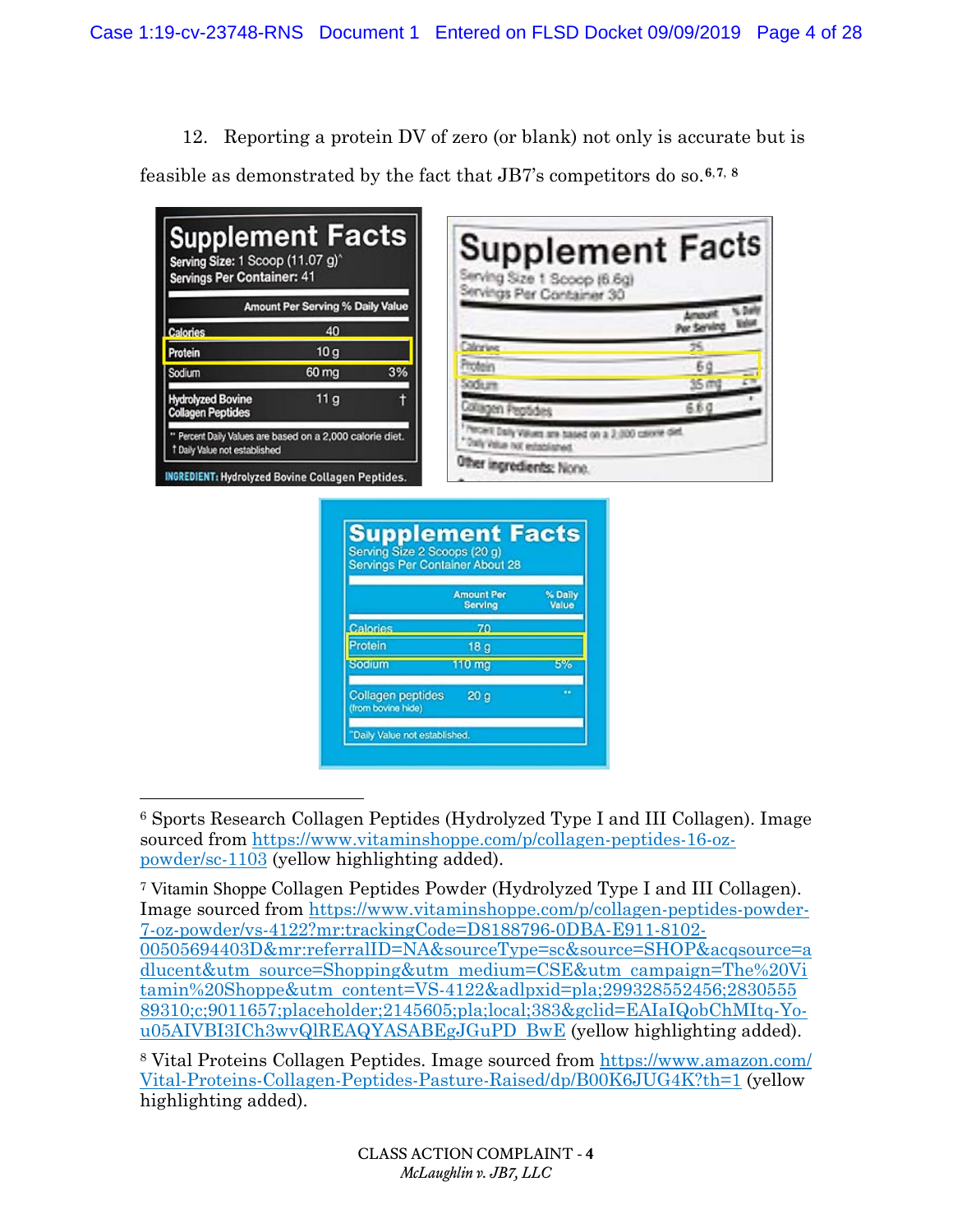13. JB7's misrepresentations have damaged Plaintiff and the Class and require restitution and injunctive relief to address past, present, and future harm. Damages not only would make JB7's customers whole, but would ensure that misleading marketing claims do not reap JB7 unwarranted economic gain, which either disadvantages competitors who play by the rules or incentivizes them to break the law—as JB7 has—in order to compete.

14. Reporting a protein Daily Value of zero (or a blank, as illustrated above) would not result in a Product label that is inconsistent with federal requirements for the labeling of dietary supplements; indeed, it would conform the label to federal requirements.

15. Neither an award of damages nor the injunctive relief sought in this action would serve as an obstacle to the accomplishment and execution of applicable federal requirements.

#### **PARTIES**

16. Plaintiff Katrina McLaughlin is and was at all relevant times a citizen and domiciliary of Miami, Florida, which is located in this District and Division.

17. Defendant JB7, LLC, is a Colorado for-profit limited liability company with its principal place of business in Westminster, Colorado. It may be served with process through its registered agent: Robert B. Bliss, 1099 18th Street, Suite 2600, Denver, CO 80202.

### **JURISDICTION AND VENUE**

### **Subject Matter Jurisdiction.**

18. This Court has original subject matter jurisdiction over this action pursuant to CAFA, Pub. L. 109-2, 119 Stat. 4 (codified in scattered sections of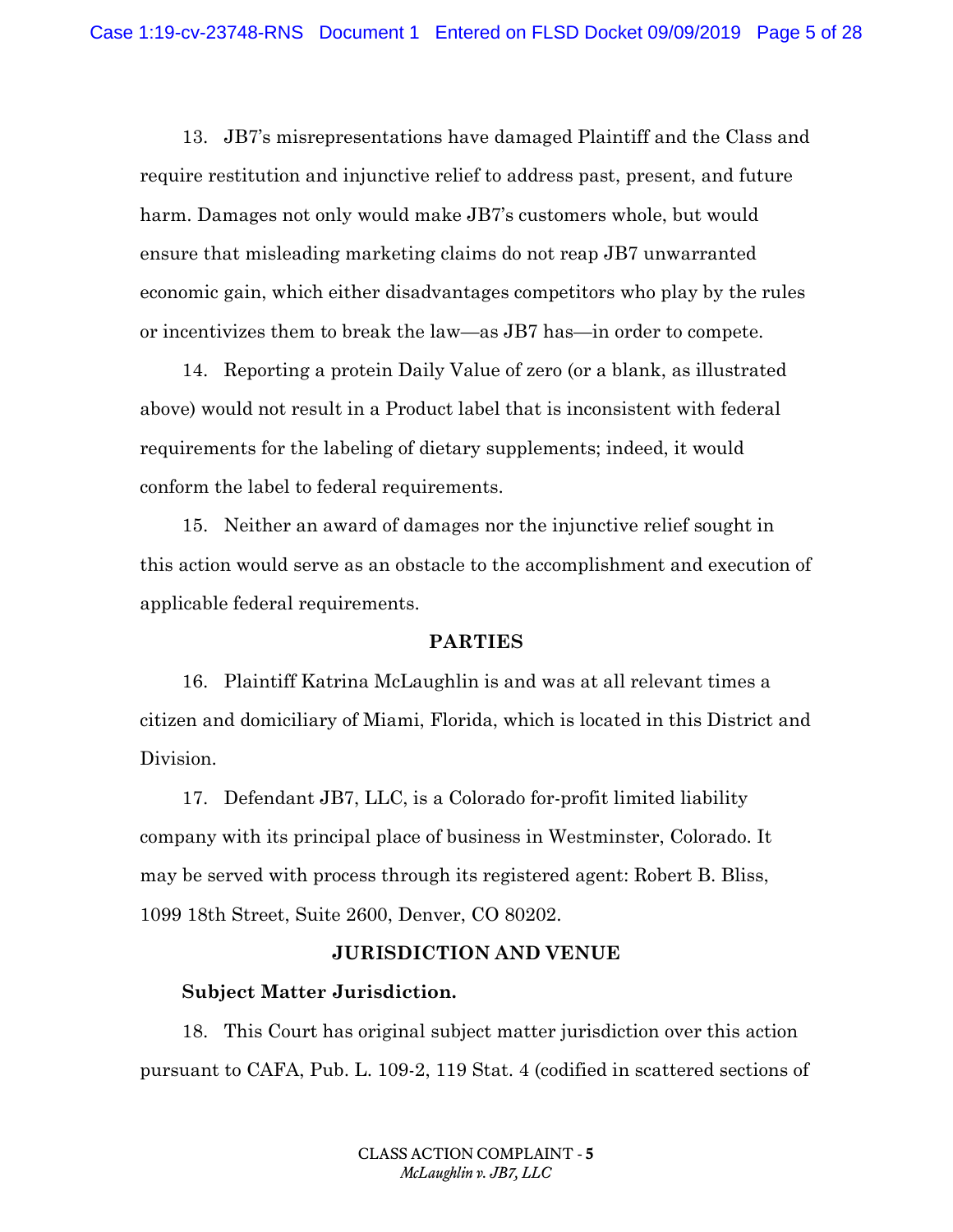Title 28 of the *United States Code*), under 28 U.S.C. § 1332(d), which provides for the original jurisdiction of the federal district courts over "any civil action in which the matter in controversy exceeds the sum or value of \$5,000,000, exclusive of interest and costs, and [that] is a class action in which . . . any member of a class of plaintiffs is a citizen of a State different from any defendant." 28 U.S.C. § 1332(d)(2)(A).

19. Plaintiff is diverse from Defendant and Plaintiff seeks to represent other Class members who are diverse from Defendant.

20. The matter in controversy exceeds \$5,000,000.00 in the aggregate, exclusive of interest and costs and "the number of members of all proposed plaintiff classes in the aggregate" is greater than 100. *See* 28 U.S.C. §  $1332(d)(5)(B)$ .

### **Personal Jurisdiction (Specific).**

21. This Court has specific personal jurisdiction over Defendant JB7 because this action arises out of and relates to JB7's contacts with this forum.

22. JB7 conducts substantial business in the State of Florida, including in this District.

23. JB7 knowingly directed the Product through the stream of commerce into this District. JB7 has advertised and marketed within this District through sales representatives, through the wires and mails, and via its own e-commerce website**<sup>9</sup>** and third-party e-commerce websites through which residents of this District have purchased the Product.**<sup>10</sup>**

 $\overline{a}$ 

<sup>9</sup> https://physicianschoice.com/products/collagen-peptides

<sup>10</sup> For example, JB7 maintains a dedicated page at Amazon.com where the Product can be purchased: https://www.amazon.com/stores/node/18206035011? encoding=UTF8&field-lbr brands browse-bin=Physician%27s%20CHOICE&ref =bl dp s web 18206035011.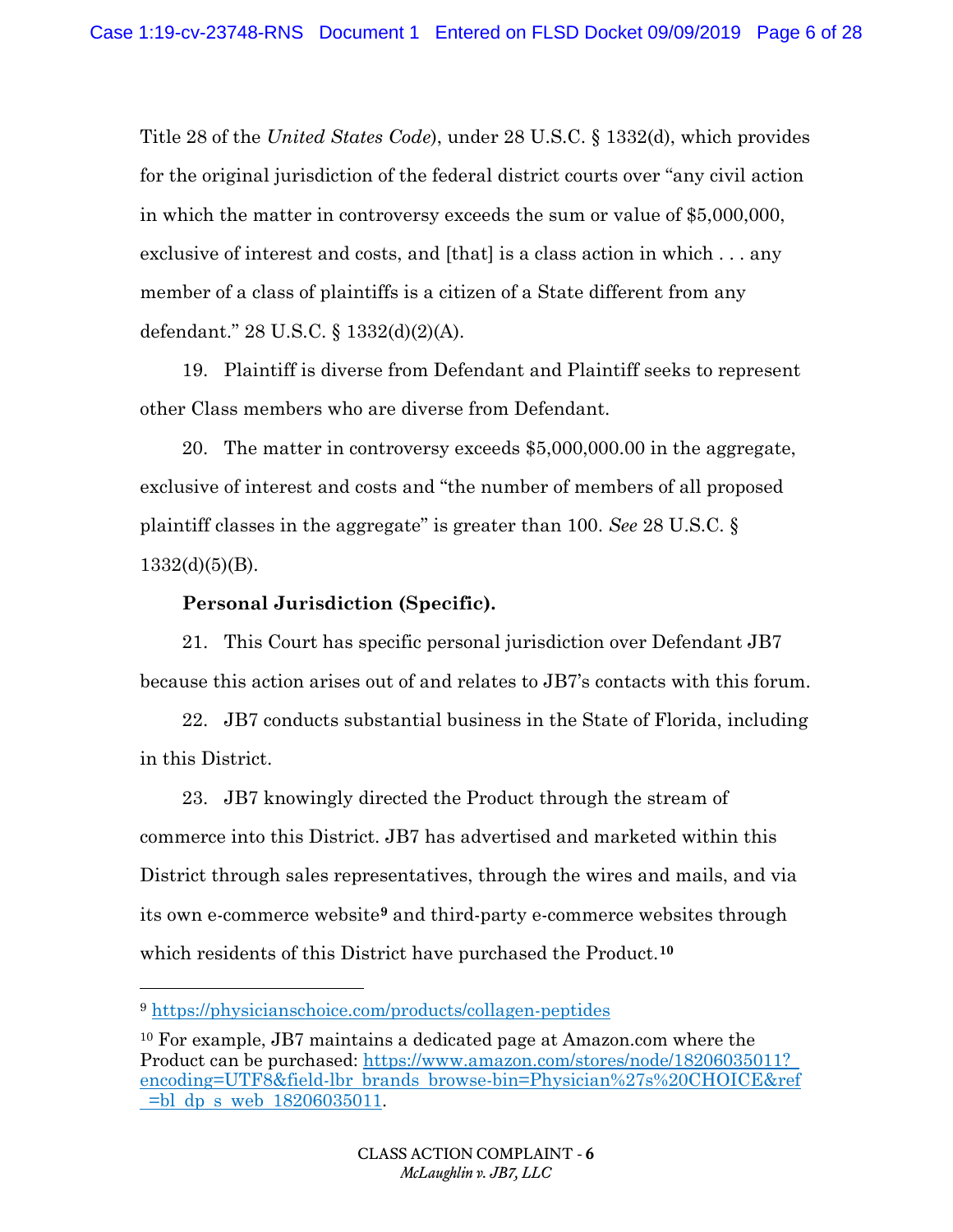24. JB7 knowingly directs electronic activity and ships the Product into this District with the intent to engage in business interactions and it has in fact engaged in such interactions, including the resultant sale of the Product to Plaintiff.

25. JB7 sold the Product to retailers in this District for the purpose of making the Product available for purchase by consumers in this District.

26. Plaintiff's losses and those of other Class members were incurred in this District.

#### **Venue.**

27. Venue is proper pursuant to 28 U.S.C. § 1391(b)(2) because a substantial part of the events or omissions giving rise to Plaintiff's claims occurred within this District.

28. Defendant caused the Product to be offered for sale and sold to the public, including Plaintiff, in this District. Plaintiff purchased the Product in this district and incurred her losses in this District. Likewise, other Class members purchased the Product in this District.

29. Venue is proper pursuant to 28 U.S.C.  $\S 1391(c)(2)$  because this Court maintains personal jurisdiction over Defendant.

### **ADDITIONAL FACTUAL ALLEGATIONS**

### **Federal Law & Defendant's Misrepresentations.**

30. At all relevant times, JB7 made and continues to make affirmative misrepresentations regarding the Product, which it manufactures, markets, packages, distributes, and sells.

31. Defendant advertised, marketed, packaged, distributed, and sold its Product to Plaintiff and other consumers with the false representation that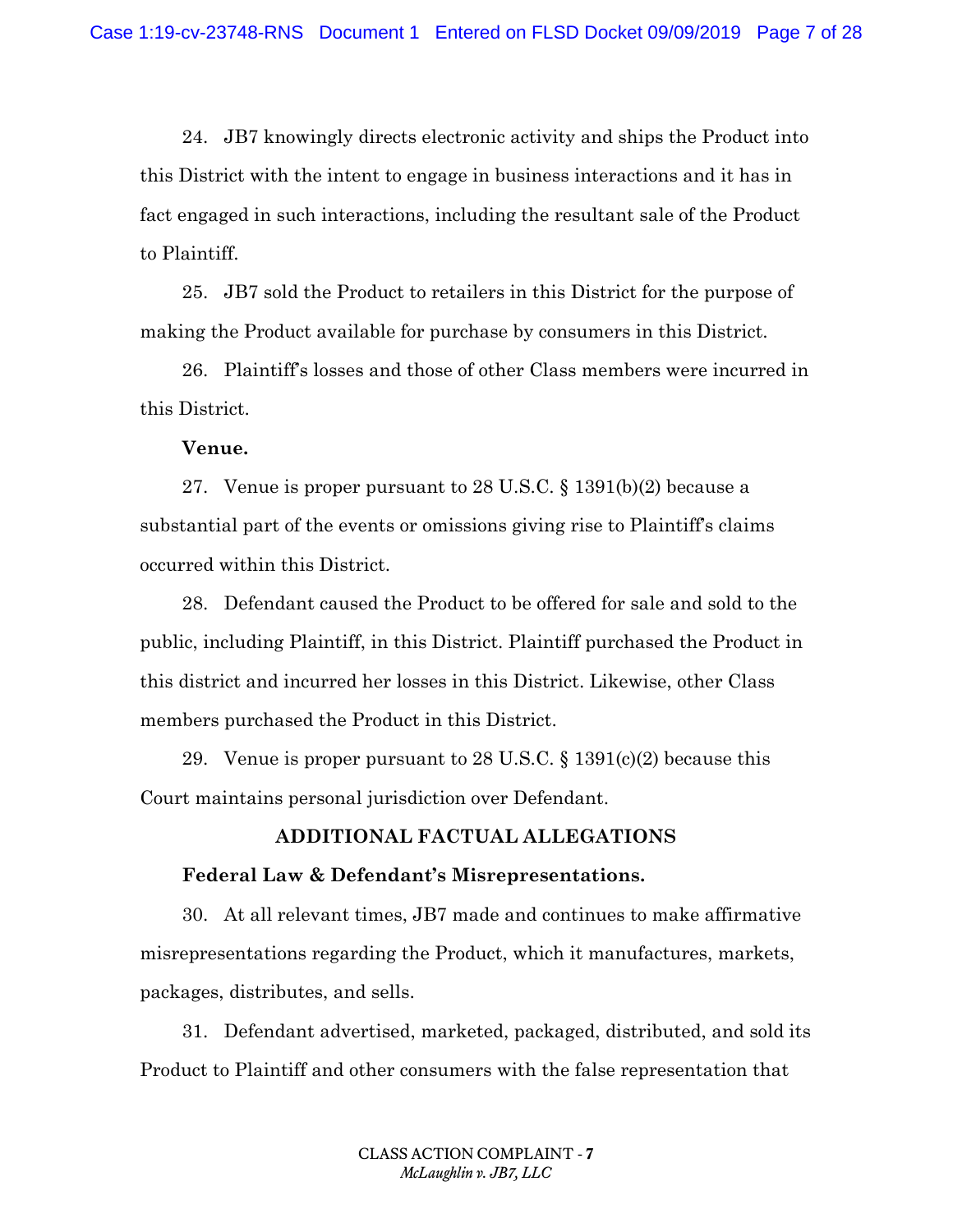the Product provides a specific percentage of the Daily Value of protein per serving.

32. Protein is comprised of amino acids, which are linked to one another in long chains. The sequence of amino acids determines each protein's unique structure and its specific function.

33. Not all dietary proteins are the same, as they are made up of different combinations of either essential or non-essential amino acids. A complete protein is one that contains all nine essential amino acids, as opposed to an incomplete protein which is missing one or more essential amino acids.**<sup>11</sup>**

34. JB7 makes protein claims on the Product label and in marketing the Product. For example, the label claims it is "5X more effective" and is "Formulated for hair, nails, skin [and] bones." Marketing claims include touting the Product as "the ultimate sports and post workout recovery protein," and "Just having extra protein in your life is so important, especially for busy moms."**<sup>12</sup>**

35. When a dietary supplement manufacturer makes protein claims such as those made by JB7, the percent of the Daily Reference Value ("DRV") is required.**<sup>13</sup>**

 $\overline{a}$ 

<sup>11</sup> *Nutrient Facts Label: Protein*, U.S. FOOD AND DRUG ADMINISTRATION, https://www.accessdata.fda.gov/scripts/InteractiveNutritionFactsLabel/factsheet s/Protein.pdf.

<sup>12</sup> https://physicianschoice.com/products/collagen-peptides?gclid=EAIaIQobCh MI8eid8q6y5AIVwZyzCh0qjwabEAQYASABEgJSBfD BwE ("What is Collagen?" & "Videos" section.)

<sup>13</sup> *Guidance for Industry: A Food Labeling Guide (7. Nutrition Labeling; Questions G I through P8)*, U.S. FOOD & DRUG ADMINISTRATION, https://www.fda.gov/media/81606/download at 30.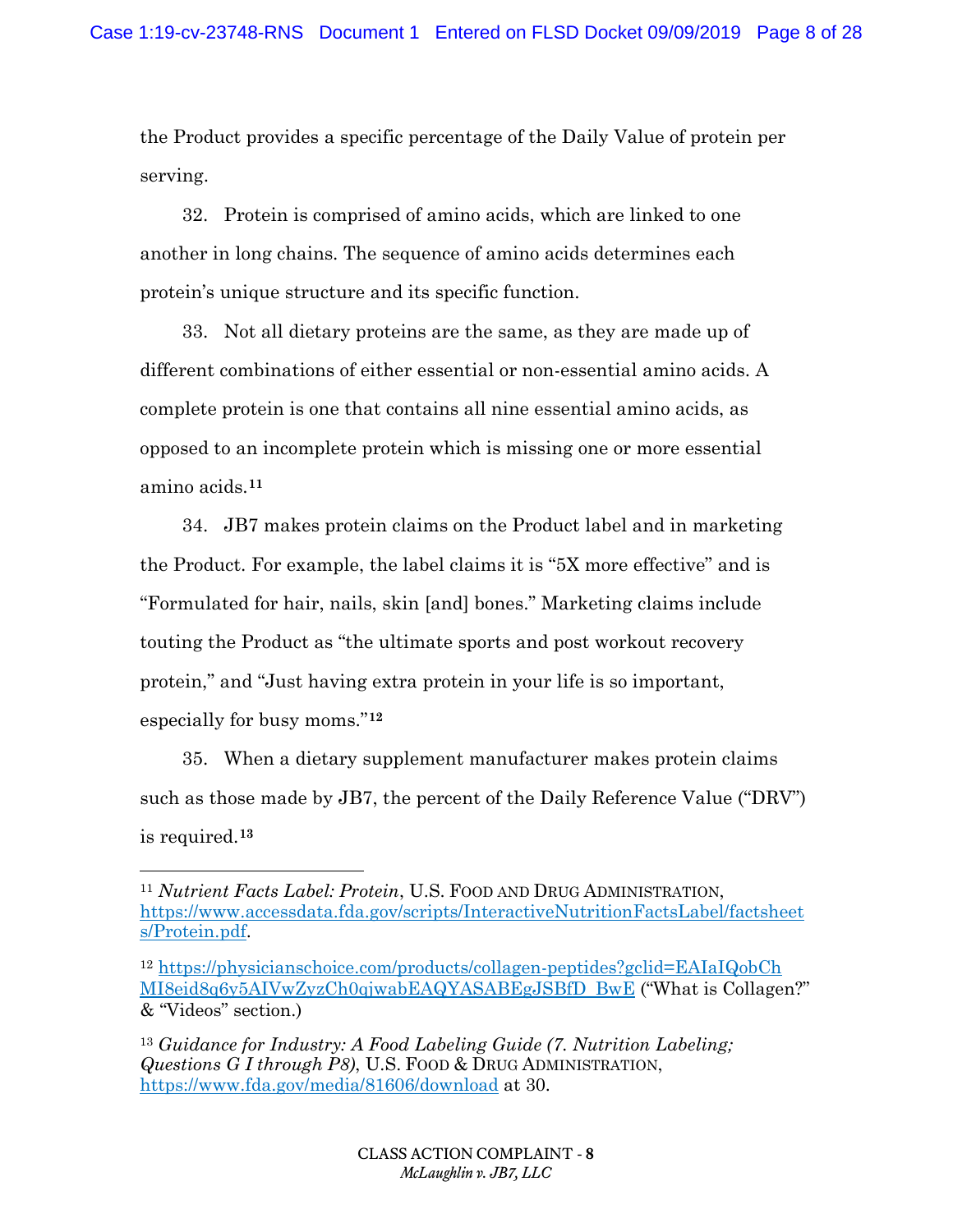36. To determine the percent of the Daily Value of protein within a product, a manufacturer is required under the Food, Drug, and Cosmetic Act ("FDCA") and FDA's implementing regulations to test in accordance with the Protein Digestibility-Corrected Amino Acid Score (PDCAAS).**<sup>14</sup>**

37. The PDCAAS is the preferred method for the measurement of the protein value in human nutrition and has been adopted by the Food and Agriculture Organization of the United Nations, the World Health Organization, and the FDA.

38. Federal law requires JB7 to report the percent of the Daily Value of protein using the PDCAAS.**<sup>15</sup>**

39. The PDCAAS measures protein quality based on human *essential* amino acid requirements and the human body's ability to digest those amino acids. An amino acid is classified as being "essential" if the human body cannot manufacture the amino acid itself, but instead relies upon the consumption of the amino acid through an individual's diet. For example, tryptophan, commonly associated with turkey meat, is an essential amino acid used by the human body to create serotonin, melatonin, and vitamin B6. However, collagen products, including the Product at issue here, lack tryptophan.

l

<sup>14</sup> *Nutrition labeling of food*, 21 C.F.R. § 101.9(j)(6) (requiring dietary supplements to be labeled in compliance with 21 C.F.R. § 101.36); *Nutrition labeling of dietary supplements*, 21 C.F.R. § 101.36(b)(2)(iii) (requiring listing of the percent of the Daily Value of protein as calculated according to 21 C.F.R. § 101.9(c)(7)(ii)); *Nutrition labeling of food*, 21 C.F.R. § 101.9(c)(7)(ii) (requiring the "corrected amount of protein (gram) per serving" to be calculated by multiplying the actual amount of protein by amino acid score corrected for protein digestibility (i.e., the PDCAAS)).

<sup>15</sup> *Id.*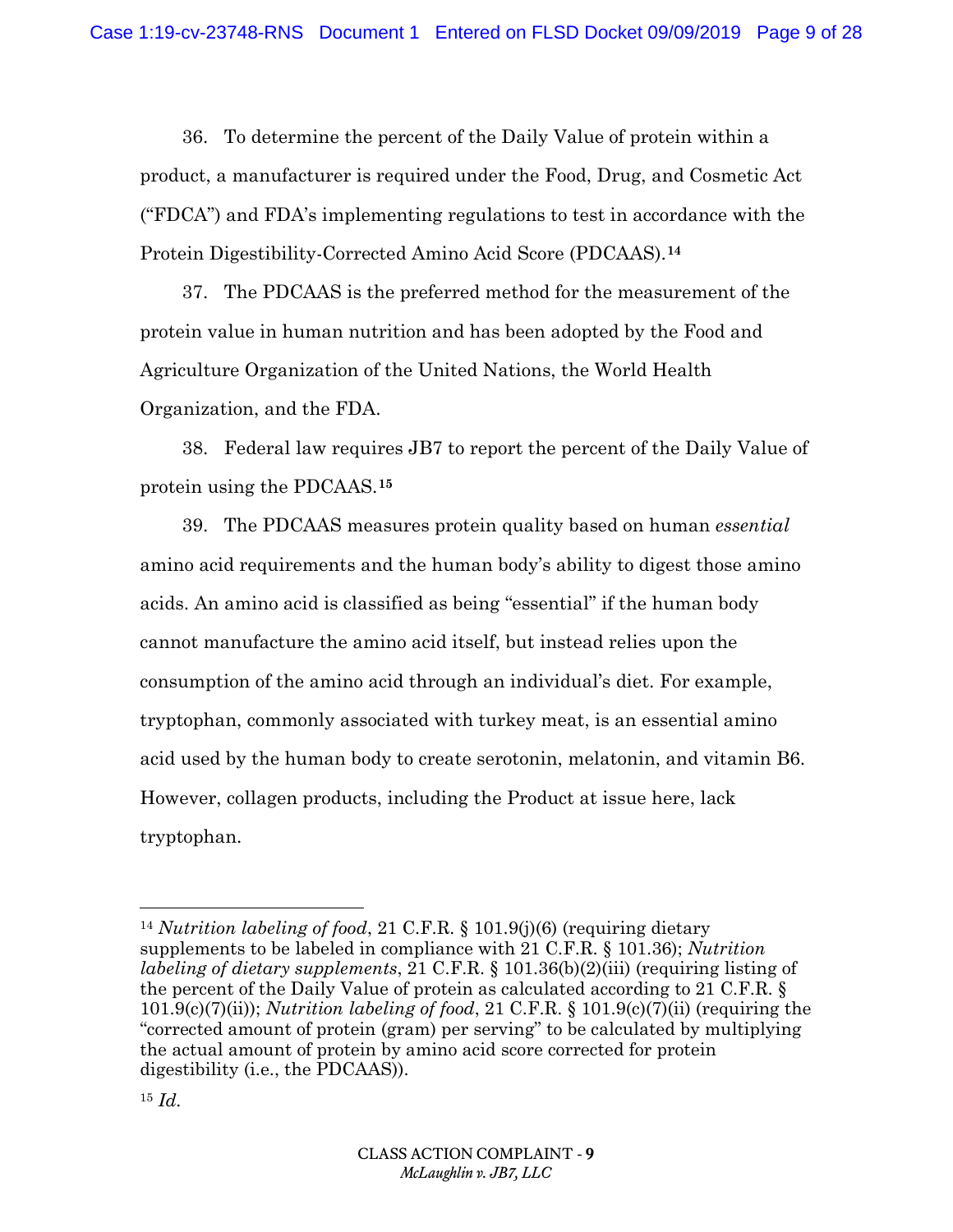40. The PDCAAS compares protein to a standard amino acid profile and rates the protein a score from 0.0–1.0. A score of 1.0 indicates maximum amino acid digestibility, and 0.0 means that the protein is not digestible or lacks essential amino acids that provide the human body with the benefits associated with protein. Common protein supplements (whey, casein, and soy) all receive 1.0 scores. Meat and soybeans (0.9), vegetables and other legumes (0.7), and whole wheat and peanuts (0.25-0.55) all provide diminished protein digestibility.

41. To determine the percent of the Daily Value ("% DRV") of protein, the amount of total protein grams within a product is first calculated by multiplying the PDCAAS score with the proteins per serving. (Protein grams = [protein per serving x PDCAAS]). Then, the total of protein by grams is divided by 50, and then multiplied by 100. (%DRV =  $[$ (Protein grams  $/$  50) x 100]).

42. For example, in determining the % DRV of soybeans within a product containing 3 grams per serving, the protein grams would be [3g x PDCAAS of 0.9], which is 2.7. Then [(2.7 protein grams/50) x 100], which results in a % DRV of 5.4%.

43. PDCAAS is used to ensure that consumers are informed about the actual "quality" of protein within a product, and the amount of essential amino acids the consumer is actually receiving from the product.

44. JB7 claims on the Product's label that the each serving provides 6g of protein and 12% of the Daily Value of protein. Defendant also claims its blend "break[s] down proteins for enhanced digestion making Physician's Choice collagen 5x more effective!"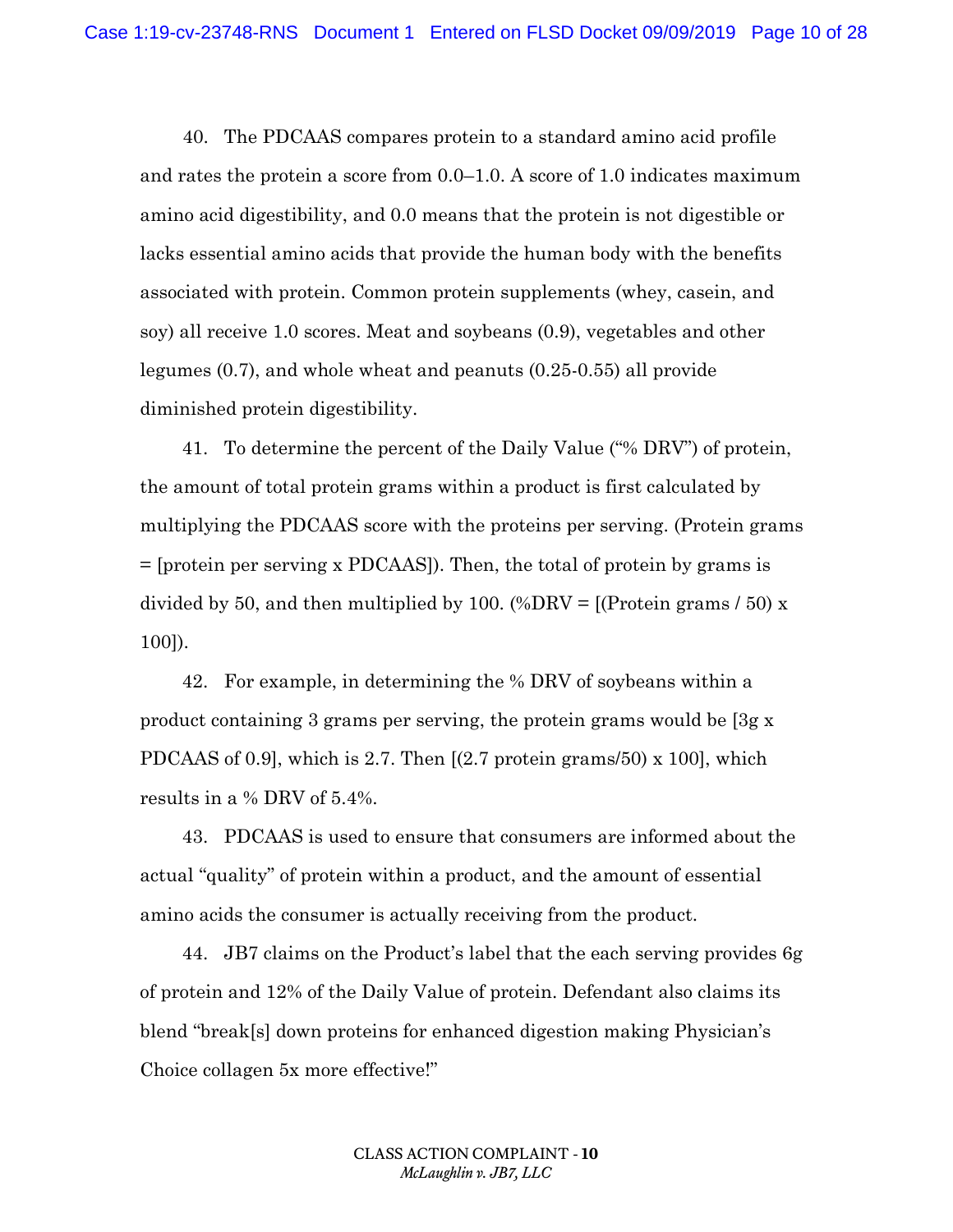45. However, the Product has a PDCAAS of zero because it is an incomplete protein due to its lack of the essential amino acid tryptophan.

46. Assuming the Product does have 6 grams of proteins per serving as JB7 claims, the total protein grams of the Product would be zero (11g x PDCAAS of 0). Therefore, the % DRV [(0 protein grams/50) x 100] also is zero. In other words, it is impossible for the Product to have any % DRV because it missing an essential amino acid.

47. Defendant failed to comply with the methods of testing required in sections 5.4.1, 7.2.1, and 8.00 in "Protein Quality Evaluation, Report of the Joint FAO/WHO Expert Consultation on Protein Quality Evaluation," Rome, 1990, as required by 21 C.F.R.  $\S$  101.9(c)(7)(ii) or it complied with the methods and intentionally misreports the % DRV of protein in the Product.

#### **Plaintiff's Purchase of the Product & Resulting Harm.**

48. In June 2019, Plaintiff purchased Defendant's "Physician's Choice Collagen Peptides" from Amazon.com at a cost of \$25.43.

49. The Product Plaintiff purchased included all of the label claims described previously in this Complaint, including the % DRV claim.



CLASS ACTION COMPLAINT - **11** *McLaughlin v. JB7, LLC*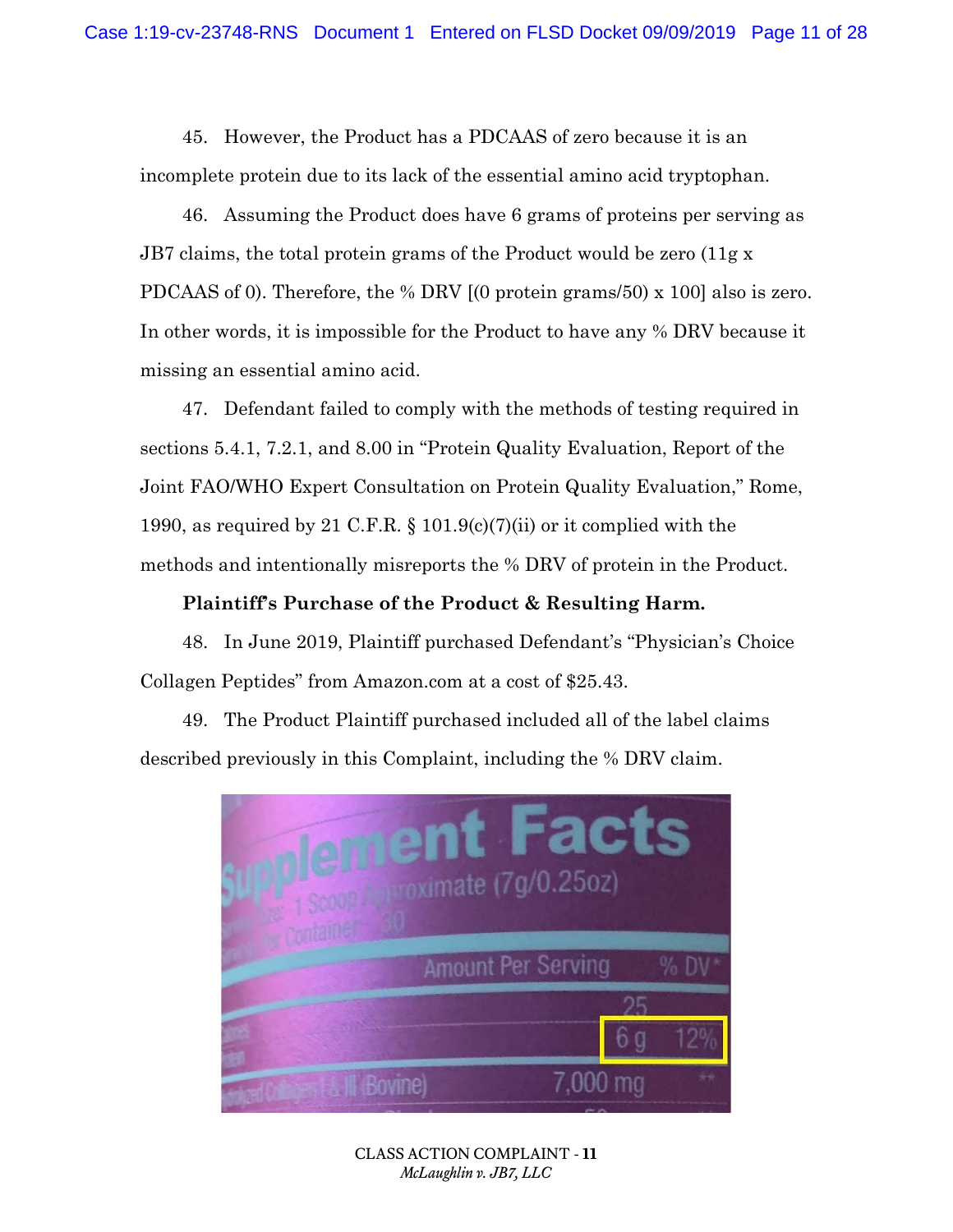50. At the time Plaintiff purchased the Product, Plaintiff believed and relied upon the representations made on Defendant's Product's label and packaging concerning the amount of protein and % DRV per serving, and Plaintiff reasonably believed the Product would provide this amount of protein per serving upon consumption of the Product.

51. Plaintiff further relied upon Defendant's similar representations on Amazon.com in purchasing the Product.

52. Additionally, Plaintiff visited Defendant's website before purchasing the Product and relied upon its content in choosing the Product.

53. As the manufacturer and seller of the Product, JB7 is responsible for the accuracy of information conveyed on the Product label.

54. Plaintiff reasonably believed that the Product would provide the advertised benefits regarding the Product's protein.

55. Because the Product lacks a key essential amino acid, it is incapable of providing the benefits as advertised and as stated on the label.

56. Defendant knew, or in the exercise of reasonable care, should have known that the Product's label and advertising materials were false and misleading.

57. JB7 intended for consumers to rely upon its representations concerning the percent of Daily Value of protein the Product provides.

58. It would be reasonable for consumers to rely—as Plaintiff did upon JB7's representations concerning the percent of Daily Value of protein the Product provides and to believe—as Plaintiff did—that the Product provided the stated percent of Daily Value of protein.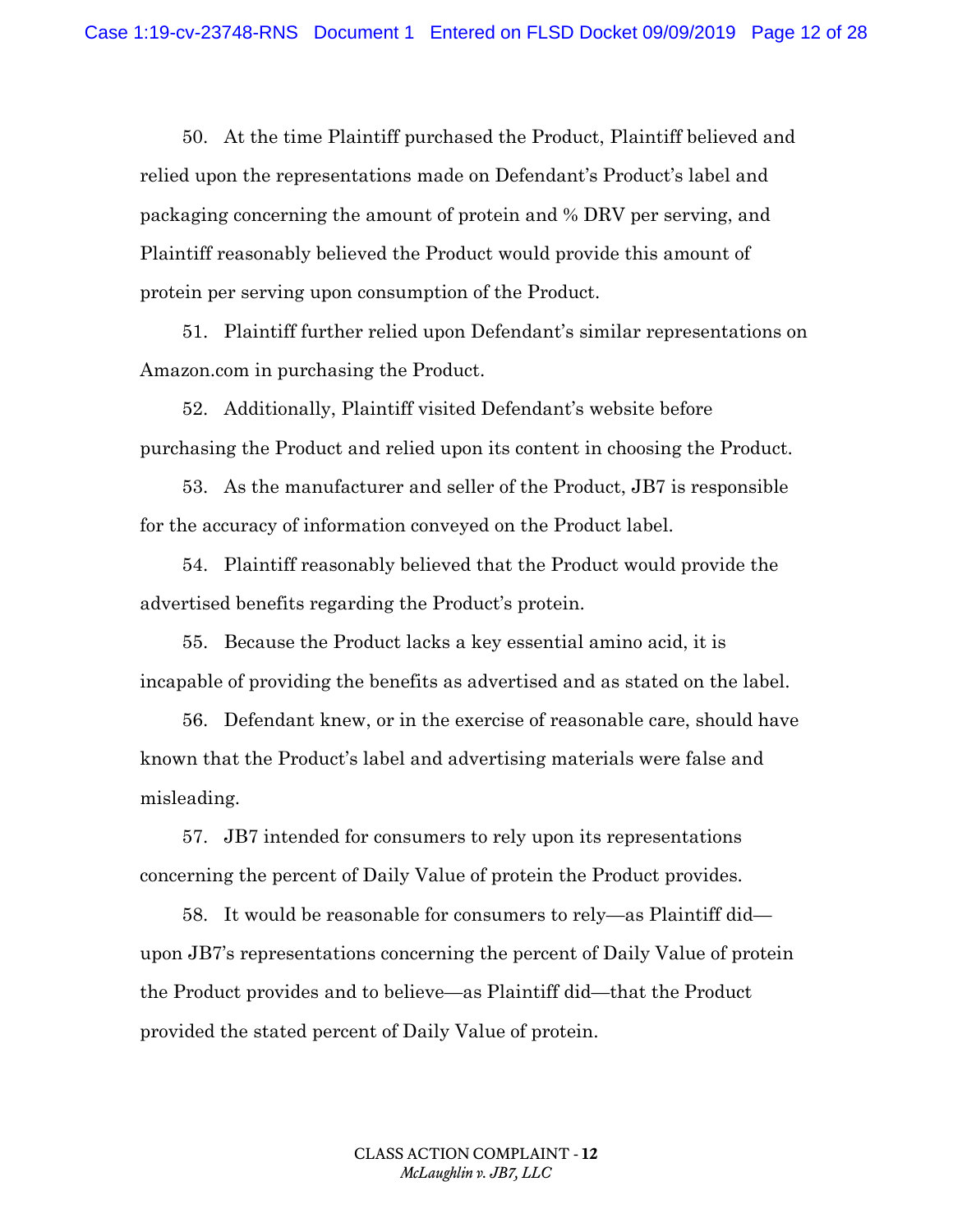59. JB7's representations concerning the percent of Daily Value of protein the Product provides were made with the intent to generate and increase sales of the Product.

60. JB7's representations concerning the percent of Daily Value of protein the Product provides were deceptive and misleading for the reasons set forth in this Complaint.

61. By representing the percent of Daily Value of protein the Product purportedly provides, JB7 implicitly represented the Product's value to Plaintiff and other consumers.

62. Because that representation is false, Plaintiff and other consumers received a product of different and substantially lesser value—one with a higher effective cost—than JB7 represented.

63. Accordingly, Plaintiff and the Class did not realize the benefit of the bargain and their expectations were not met.**<sup>16</sup>**

64. In addition, Plaintiff and the Class paid substantially more than the market value represented by the price bargained for. Plaintiff and the Class bargained with JB7 on a particular market value for a product purporting to provide 12% of the Daily Value of protein. But because the Product does not provide 12% of the Daily Value of protein, Plaintiff and the Class effectively paid a higher price than that reflected in the market price to which they and JB7 had agreed, and they received a Product that was of less value than JB7 promised.

l

<sup>16</sup> Throughout this Section Plaintiff refers to the National Class and Florida Subclass collectively as "the Class."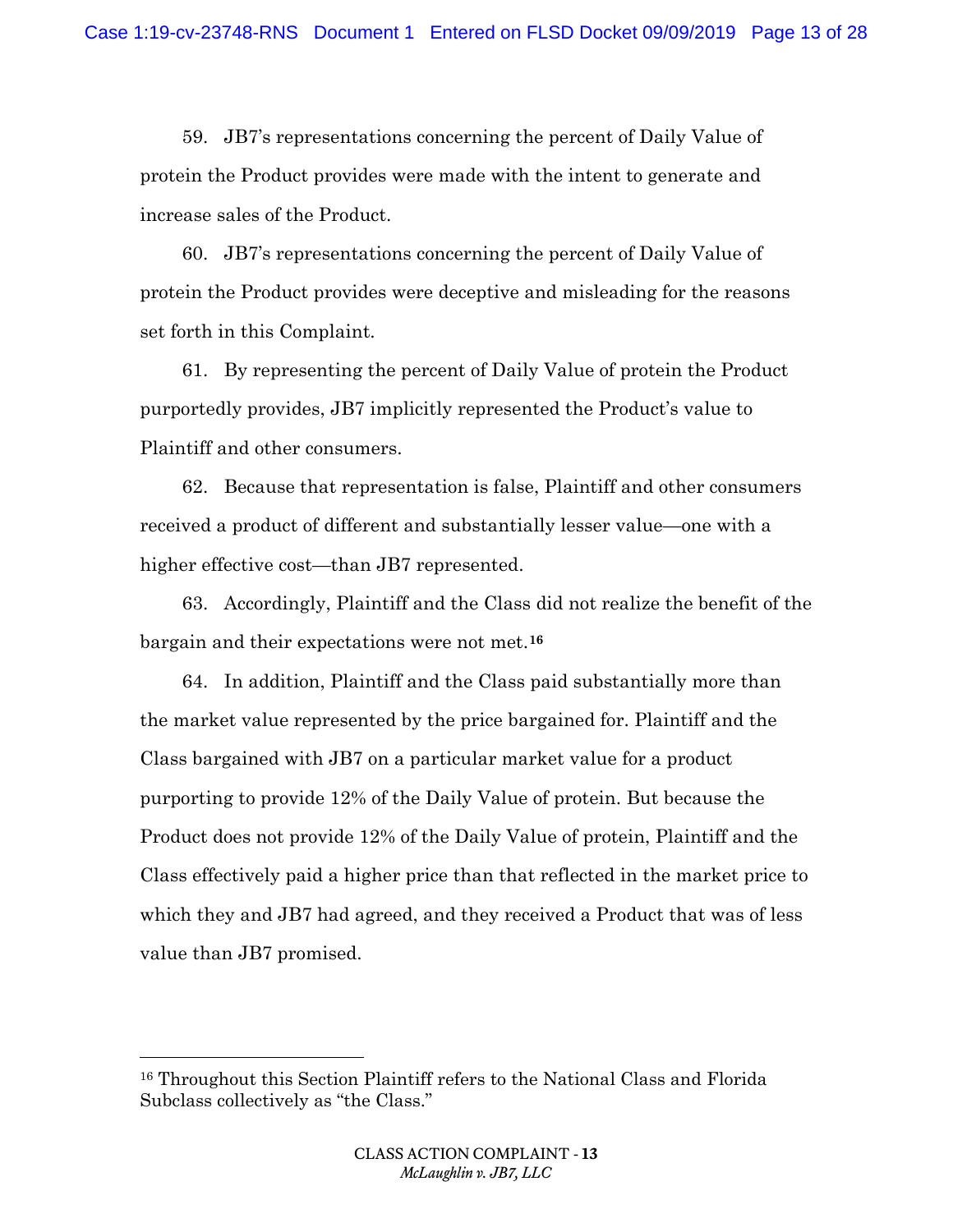65. For these reasons, the Products are worth less than Plaintiff and the Class paid for them.

66. Thus, through the use of misleading representations as to quality and benefits of the Product—and thereby the Product's value—JB7 obtained enhanced negotiating leverage allowing it to command a price Plaintiff and the Class would not have paid had they been fully informed.

67. The Product's costs would have been lower absent the false and misleading representations.

68. Absent the false and misleading representations, Plaintiff and the Class would only have been willing to pay less for the Products or they would have purchased other products instead.

69. By use of its misleading marketing and labeling, JB7 created increased market demand for the Product and increased its market share relative to what its demand and share would have been had JB7 marketed and labeled the Products truthfully.

70. Plaintiff and the Class lost money as a result of JB7's misrepresentations in that they did not receive what they reasonably believed they were paying for based upon the misrepresentations.

71. Plaintiff and the Class detrimentally altered their position and suffered damages as a result of JB7's misrepresentations.

72. Had Plaintiff been aware that the Product did not contain 12% the Daily Value of protein, Plaintiff would have paid less for it, or would have purchased a different product. In other words, Plaintiff would not have purchased the Product but for the representations on the Product label and related advertising.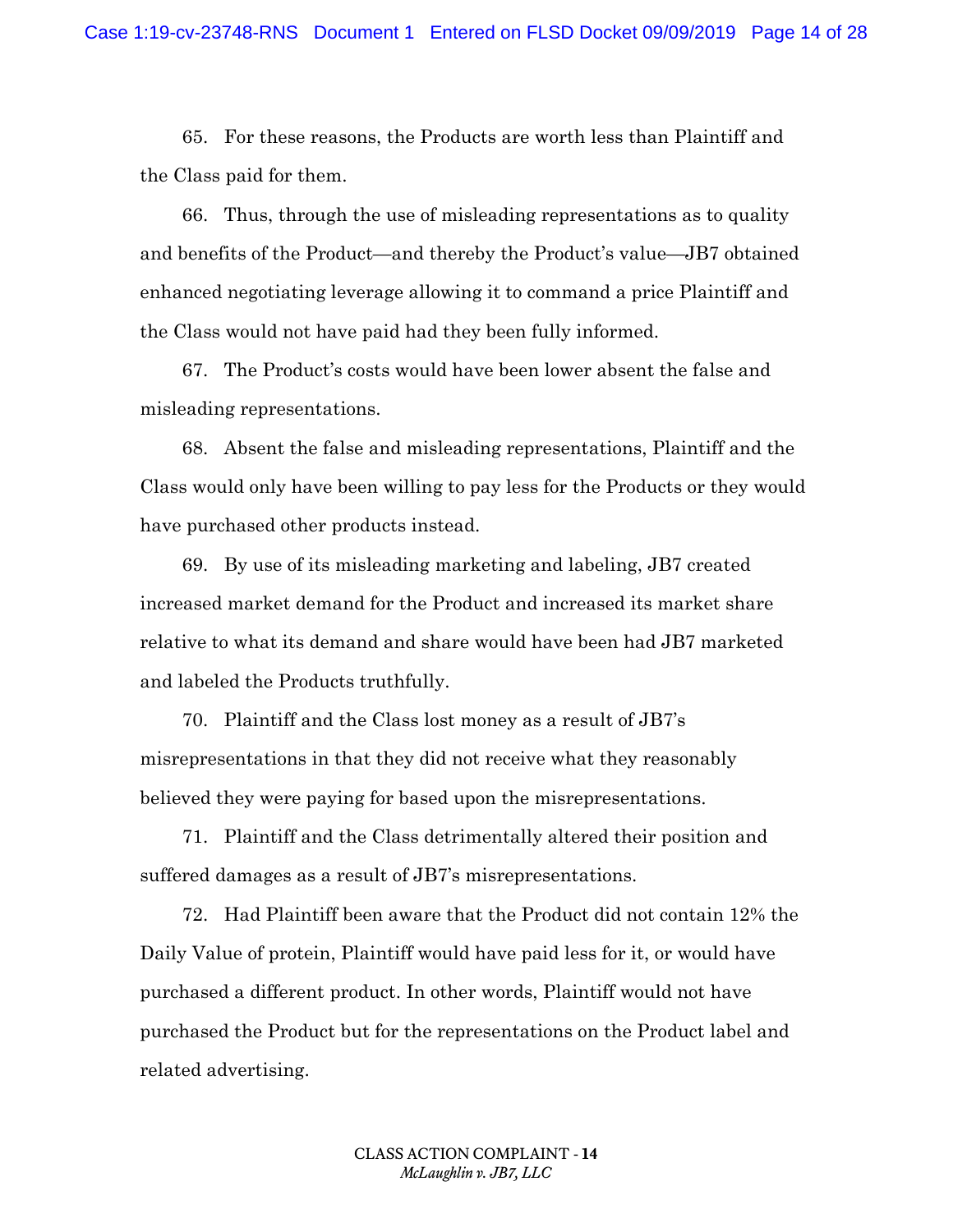73. As a result of Defendant's false and misleading statements and failure to disclose (or adequately disclose) the percent of Daily Value of protein provided by the Product, Plaintiff and other consumers purchased thousands, if not tens or hundreds of thousands, of units of the Product, and have suffered, and continue to suffer, injury in fact.

74. This action seeks, among other things, equitable and injunctive relief, restitution of all amounts illegally obtained, and disgorgement of any and all ill-gotten gains as a result of the misconduct described herein.

#### **CLASS ACTION ALLEGATIONS**

75. Pursuant to Fed. R. Civ. P. 23, Plaintiff brings this action on behalf of a proposed class defined as follows:

**The National Class.** All persons within the United States who purchased the Product within four years prior to the filing of this Complaint.

**The Florida Subclass.** All persons within theState of Florida who purchased the Product within four years prior to the filing of this Complaint.

76. Excluded from the National Class and Florida Subclass are: (a) Defendant, Defendant's board members, executive-level officers, and attorneys, and immediately family members of any of the foregoing persons; (b) governmental entities; (c) the Court, the Court's immediate family, and the Court staff; and (d) any person who timely and properly excludes himself or herself from the Class.

77. Plaintiff reserves the right to alter the Class definitions as necessary at any time to the full extent permitted by applicable law.

> CLASS ACTION COMPLAINT - **15** *McLaughlin v. JB7, LLC*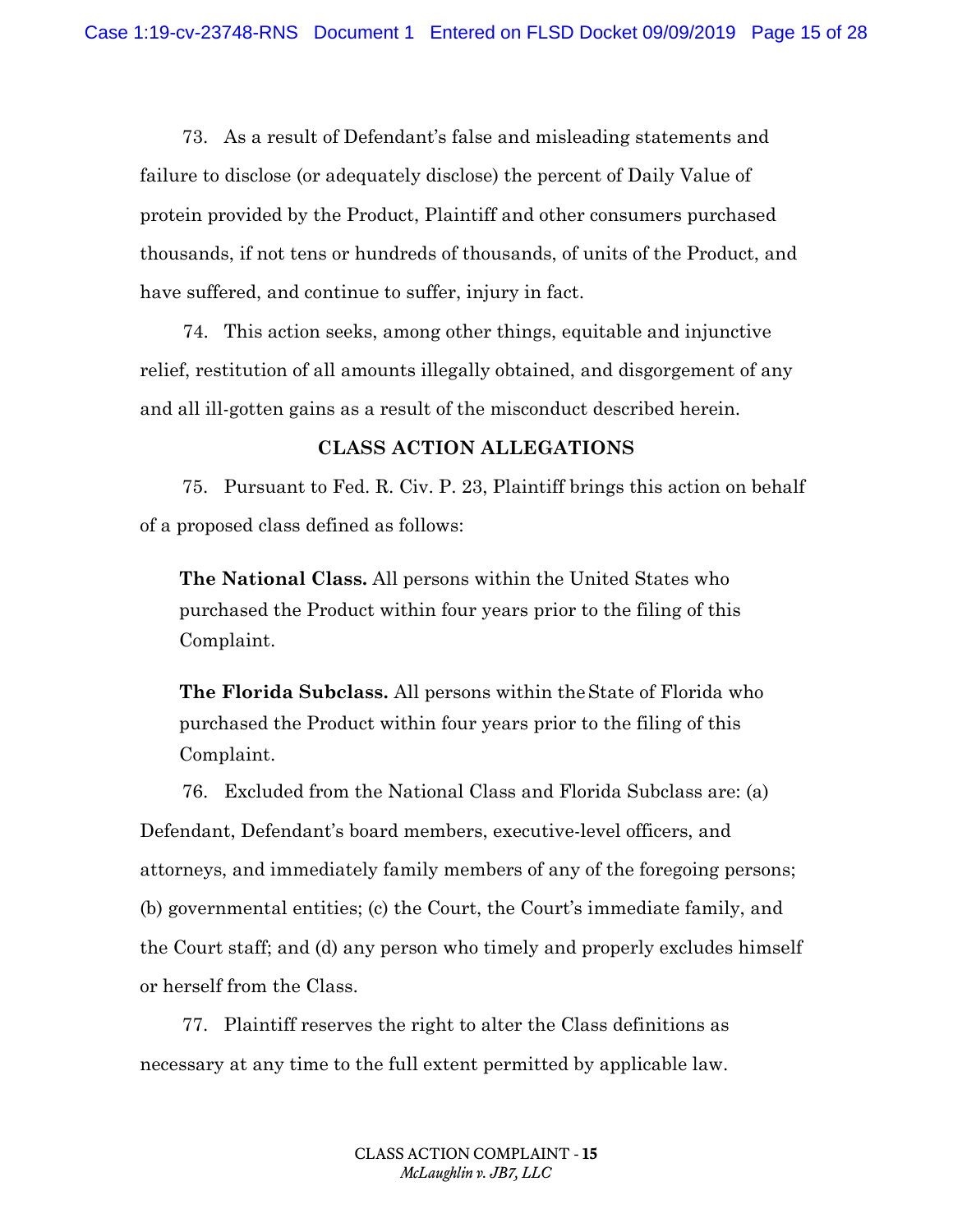78. Certification of Plaintiff's claims for class-wide treatment is appropriate because Plaintiff can prove the elements of the claims on a classwide basis using the same evidence as individual Class members would use to prove those elements in individual actions alleging the same claims.

79. **Numerosity – Rule 23(a)(1):** The size of the Class is so large that joinder of all Class members is impracticable. The Product is listed as a "Best Seller" on Amazon.com and has nearly 4,500 reviews. Plaintiff believes and avers there are tens of thousands of Class members geographically dispersed throughout the United States.

80. **Existence and Predominance of Common Questions of Law and Fact – Rule 23(a)(2), (b)(3):** There are questions of law and fact common to the Class. These questions predominate over any questions that affect only individual Class members. Common legal and factual questions/ issues include but are not limited to:

- a. the composition, protein content and percent of Daily Value of protein provided by the Product;
- b. whether Defendant properly calculated the percent of Daily Value of protein;
- c. what representations Defendant made regarding the percent of Daily Value of protein;
- d. whether Defendant intended for consumers to rely upon its representations regarding the percent of Daily Value of protein;
- e. whether Defendant's representations regarding the percent of Daily Value of protein were material to reasonable consumers;
- f. whether reasonable consumers would believe the Defendant's representations regarding the percent of Daily Value of protein;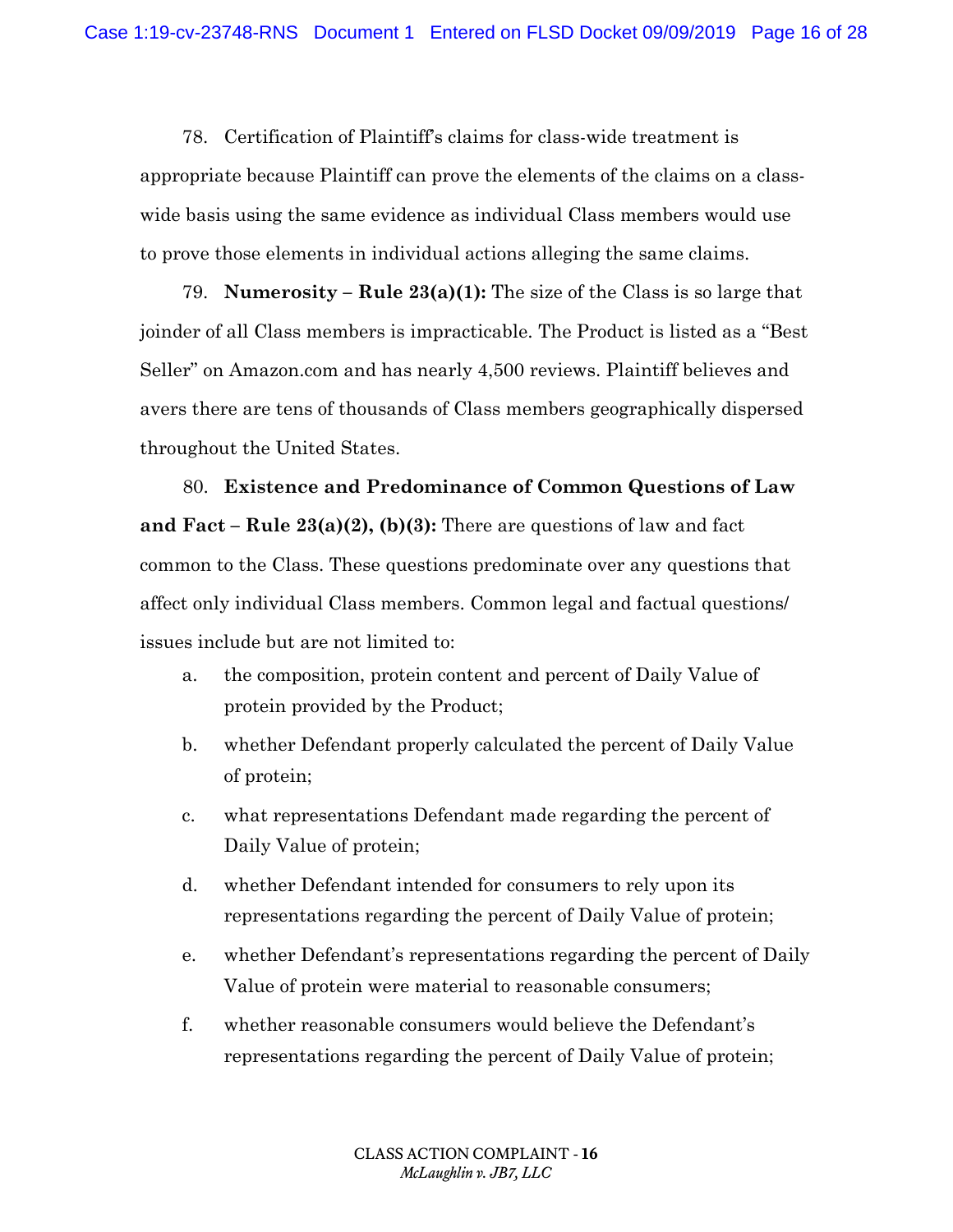- g. whether Defendant knew or should have known its representations were misleading in light of a–f. above;
- h. whether Defendant's conduct constitutes deceptive and unfair trade practices;
- i. the proper amount of damages and disgorgement or restitution;
- j. the proper scope of injunctive relief;
- k. the proper amount of attorneys' fees.

81. Defendant engaged in a common course of conduct in contravention of the laws Plaintiff seeks to enforce individually and on behalf of the Class and Subclass. Similar or identical violations of law, business practices, and injuries are involved. Individual questions, if any, pale by comparison, in both quality and quantity, to the numerous common questions that predominate this action. The common questions will yield common answers that will substantially advance the resolution of the case.

82. In short, these common questions of fact and law predominate over questions that affect only individual Class members.

83. **Typicality – Rule 23(a)(3):** Plaintiff's claims are typical of the claims of the Class and Subclass members because they are based on the same underlying facts, events and circumstances relating to JB7's conduct. Specifically, all Class and Subclass members, including Plaintiff, were harmed in the same way due to Defendant's uniform misconduct described herein; all Class and Subclass members suffered similar economic injury due to Defendant's misrepresentations; and Plaintiff seeks the same relief as the Class and Subclass members.

84. There are no defenses available to Defendant that are unique to the named Plaintiff.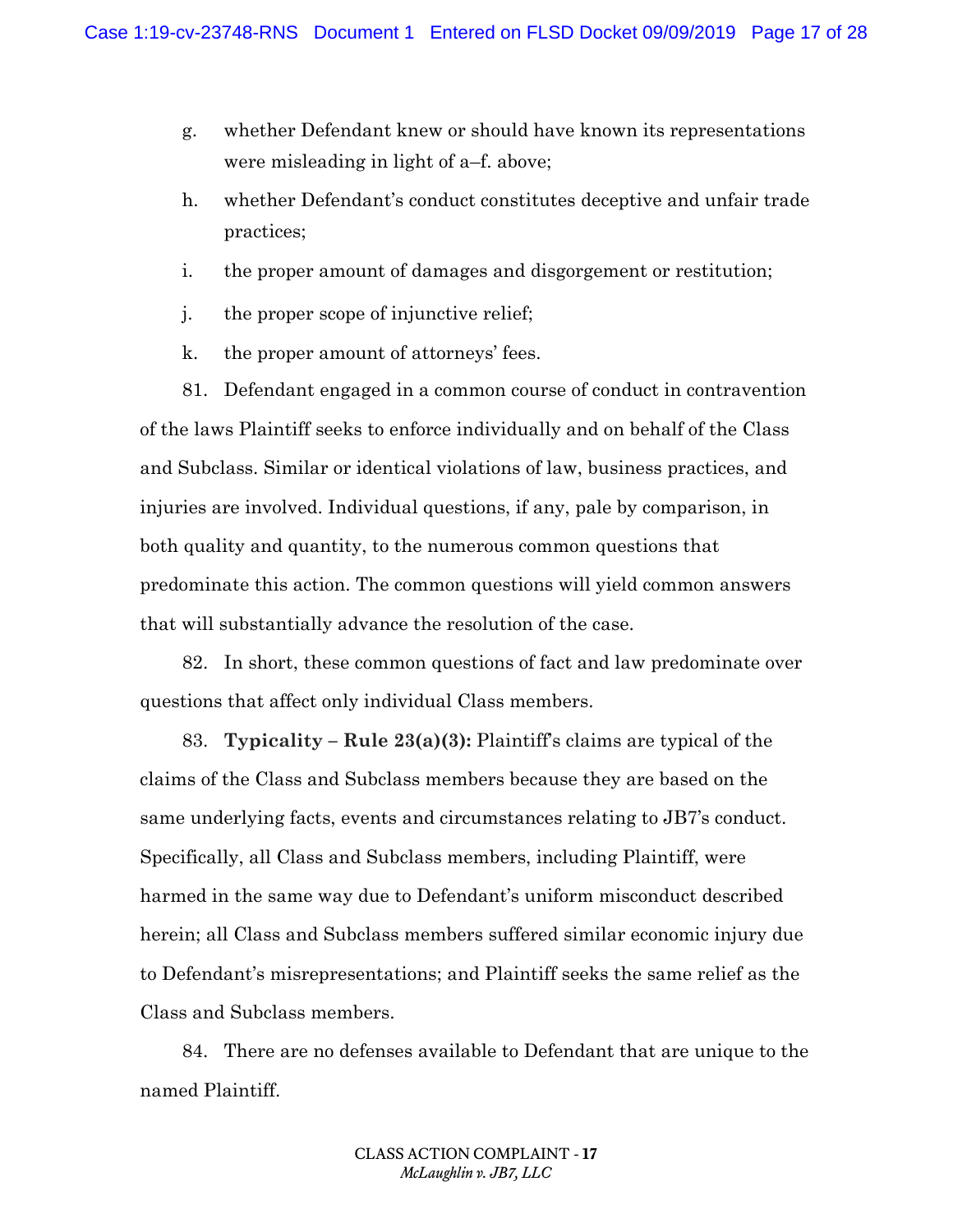85. **Adequacy of Representation – Rule 23(a)(4):** Plaintiff is a fair and adequate representative of the Class because Plaintiff's interests do not conflict with the Class members' interests. Plaintiff will prosecute this action vigorously and is highly motivated to seek redress against Defendant. Furthermore, Plaintiff has selected competent counsel who are experienced in class action and other complex litigation. Plaintiff and Plaintiff's counsel are committed to prosecuting this action vigorously on behalf of the Class and have the resources to do so.

86. **Superiority – Rule 23(b)(3):** The class action mechanism is superior to other available means for the fair and efficient adjudication of this controversy for at least the following reasons:

- a. the damages individual Class and Subclass members suffered are small compared to the burden and expense of individual prosecution of the complex and extensive litigation needed to address Defendant's conduct such that it would be virtually impossible for the Class and Subclass members individually to redress the wrongs done to them and they would have little incentive to do so given the amount of damage each member has suffered when weighed against the costs and burdens of litigation;
- b. the class procedure presents fewer management difficulties than individual litigation and provides the benefits of single adjudication, economies of scale, and supervision by a single court;
- c. the prosecution of separate actions by individual Class and Subclass members would create a risk of inconsistent or varying adjudications, which would establish incompatible standards of conduct for Defendant; and
- d. the prosecution of separate actions by individual Class and Subclass members would create a risk of adjudications with respect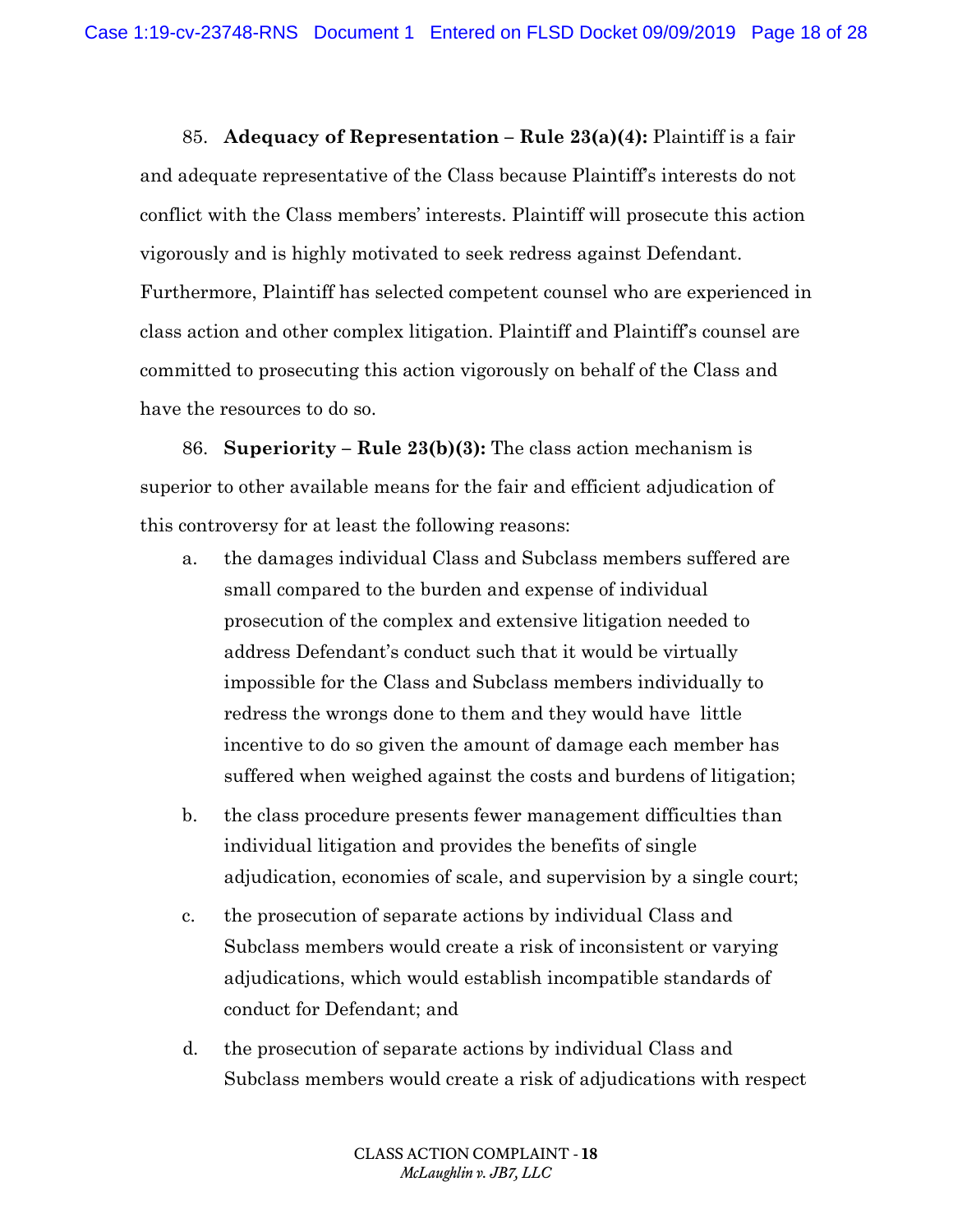to them that would be dispositive of the interests of other Class or Subclass members or would substantively impair or impede their ability to protect their interests.

87. Unless the Class and Subclass are certified, Defendant will retain monies received as a result of Defendant's unlawful and deceptive conduct alleged herein.

88. Unless a class-wide injunction is issued, Defendant will likely continue to, or allow its resellers to, advertise, market, promote, and sell the Product in an unlawful and misleading manner, as described throughout this Complaint, and members of the Class and Subclass will continue to be misled, harmed, and denied their rights under the law.

89. **Ascertainability.** To the extent ascertainability is required, the Class and Subclass members are readily ascertainable from Defendant's records and/or Defendant's agent's records of retail and online sales, as well as through public notice.

90. JB7 has acted on grounds applicable to the Class and Subclass as a whole, thereby making appropriate final injunctive and declaratory relief concerning the Class and Subclass as a whole.

### **COUNT 1**

# **VIOLATION OF FLORIDA'S UNFAIR & DECEPTIVE TRADE PRACTICES ACT (FDUTPA) (On Behalf of the Florida Subclass)**

91. Plaintiff realleges and incorporates by reference the foregoing allegations.

92. Defendant has engaged in deceptive acts and unfair practices that have caused actual damages to Plaintiff and the Florida Subclass.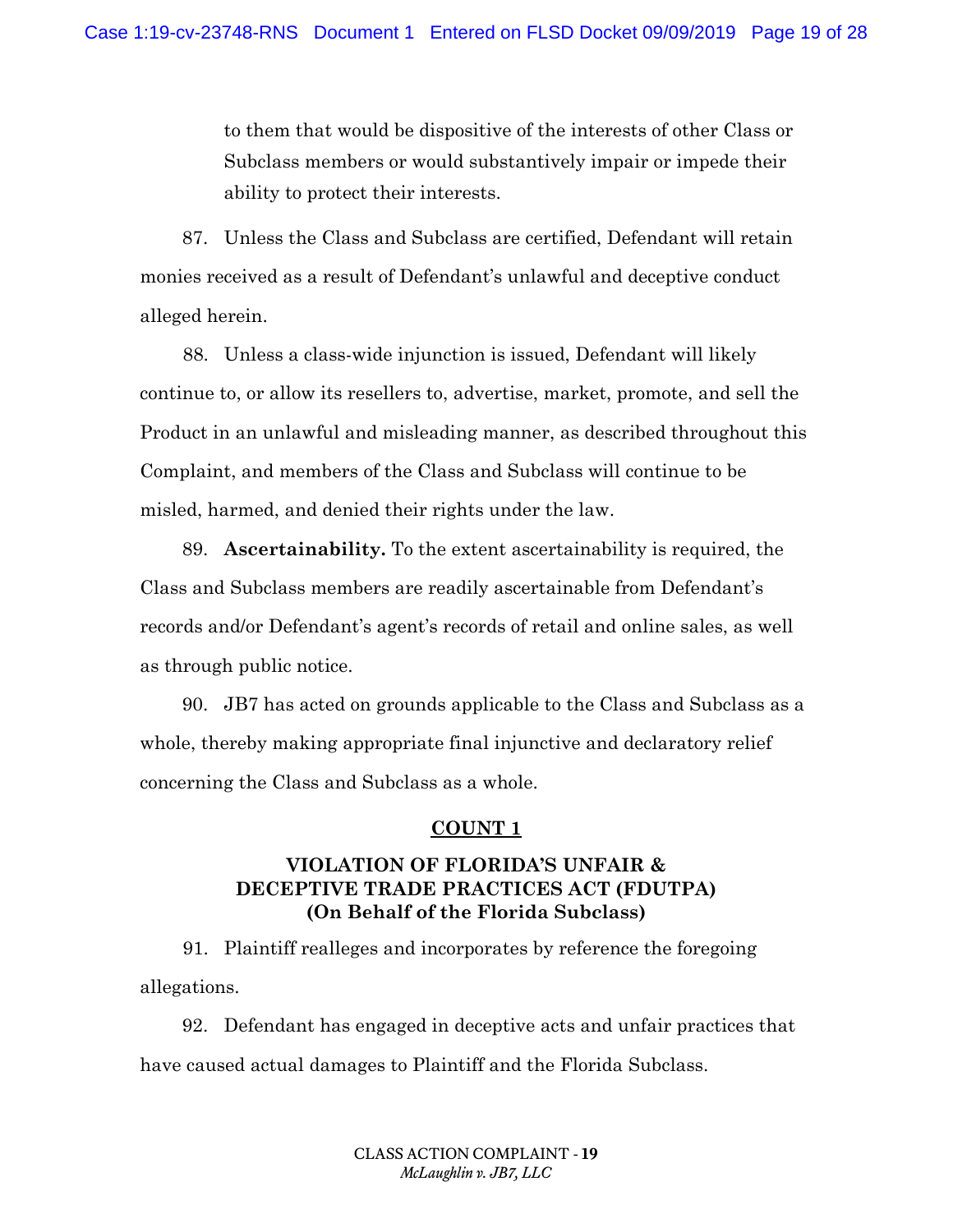93. Section 501.204(1), *Florida Statutes*, prohibits "unfair methods of competition, unconscionable acts or practices, and unfair or deceptive acts or practices in the conduct of any trade or commerce."

94. Selling and distributing, the Product into interstate commerce are "consumer transaction[s]" within the meaning and scope of FDUPTA.

95. Plaintiff and the Florida Subclass members are "consumers" as defined by § 501.203, *Florida Statutes.*

96. The Product is a good within the meaning and scope of FDUTPA and Defendant has engaged in trade or commerce within the meaning and scope of FDUTPA in connection with the sale and distribution of the Product.

97. In the course of such conduct, Defendant violated FDUTPA by engaging in the deceptive acts and unfair practices described above and incorporated into this count, which offend established public policy, are substantially injurious to consumers, and are unscrupulous, oppressive, unethical, or immoral.

98. Defendant's mischaracterization of the percent of Daily Value of protein in its marketing and labeling of the Product constitutes a representation, omission, and practice that is likely to mislead reasonable consumers and which, in fact, did mislead reasonable consumers including Plaintiff and the Florida Subclass members, thereby causing them loss.

99. An objectively reasonable person would have been deceived by Defendant's representations, omissions, and practices.

100. Plaintiff and the Florida Subclass members have sustained actual damages as a direct and proximate result of Defendant's violative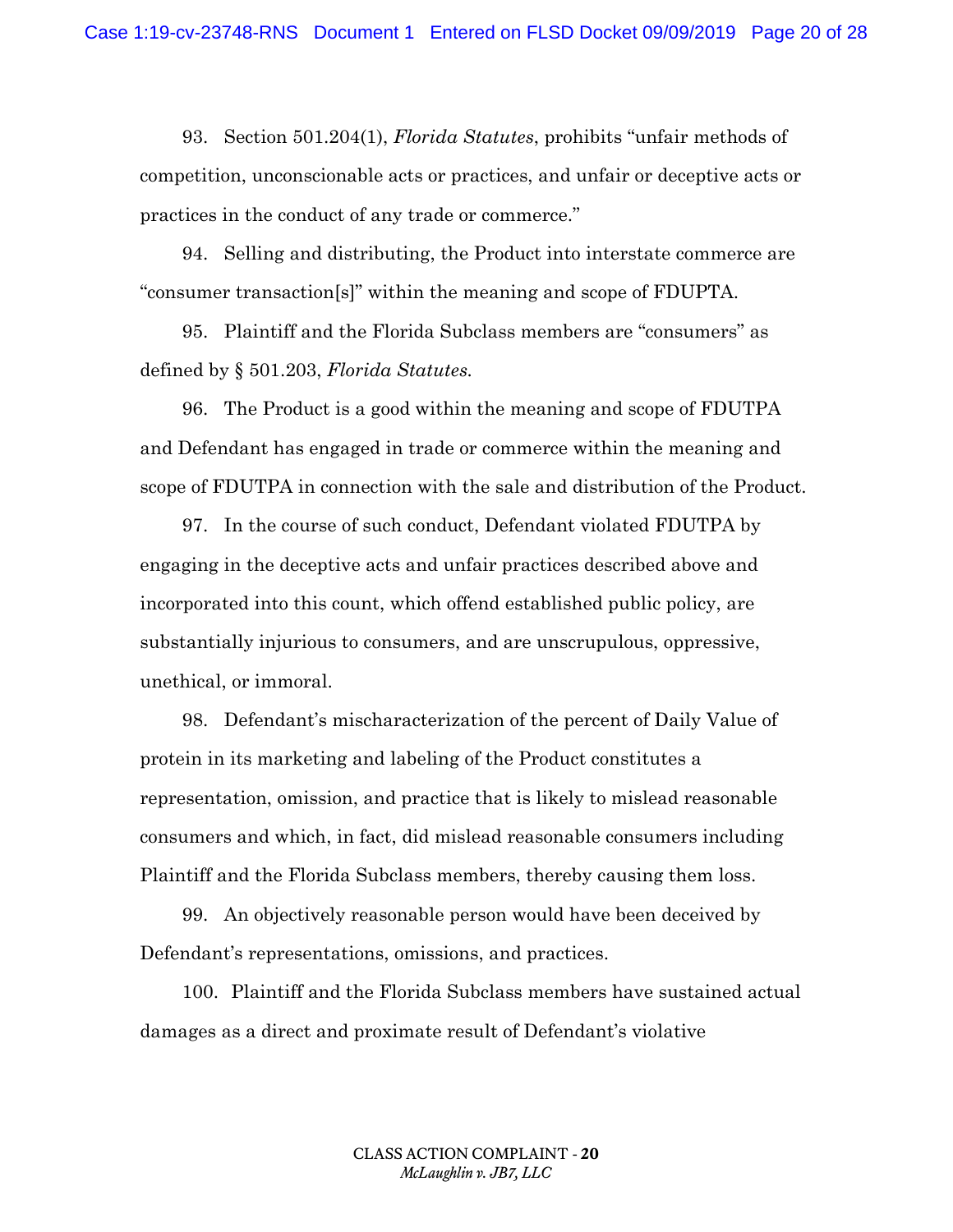representations, omissions, and practices, including but not limited to the economic harms described above in ¶¶ 61-73 above.

101. Plaintiff and the Florida Subclass members have been aggrieved by Defendant's violative representations, omissions, and practices and their rights have been adversely affected and, therefore, Plaintiff and the Florida Subclass are entitled to injunctive and declaratory relief under FDUTPA.

102. Defendant's misrepresentations are ongoing such that declaratory or injunctive relief requiring Defendant to make only truthful statements in its marketing and labeling of the Product would its ongoing violations of FDUTPA and the ongoing harms caused by those violations.

103. Plaintiff, individually and on behalf of the Florida Subclass, seeks:

- a. a declaration or declaratory judgment that Defendant's acts and practices have violated and continue to violate FDUTPA;
- b. an order enjoining Defendant to refrain from the acts and practices that have violated and continue to violate FDUTPA, including an order requiring Defendant to cease claiming in its marketing and labeling of the Product that the Product provides any percent of the Daily Value of protein;
- c. actual damages;
- d. attorney's fees and court costs; and
- e. any other legal or equitable relief to which Plaintiff or the Florida Subclass members may be entitled.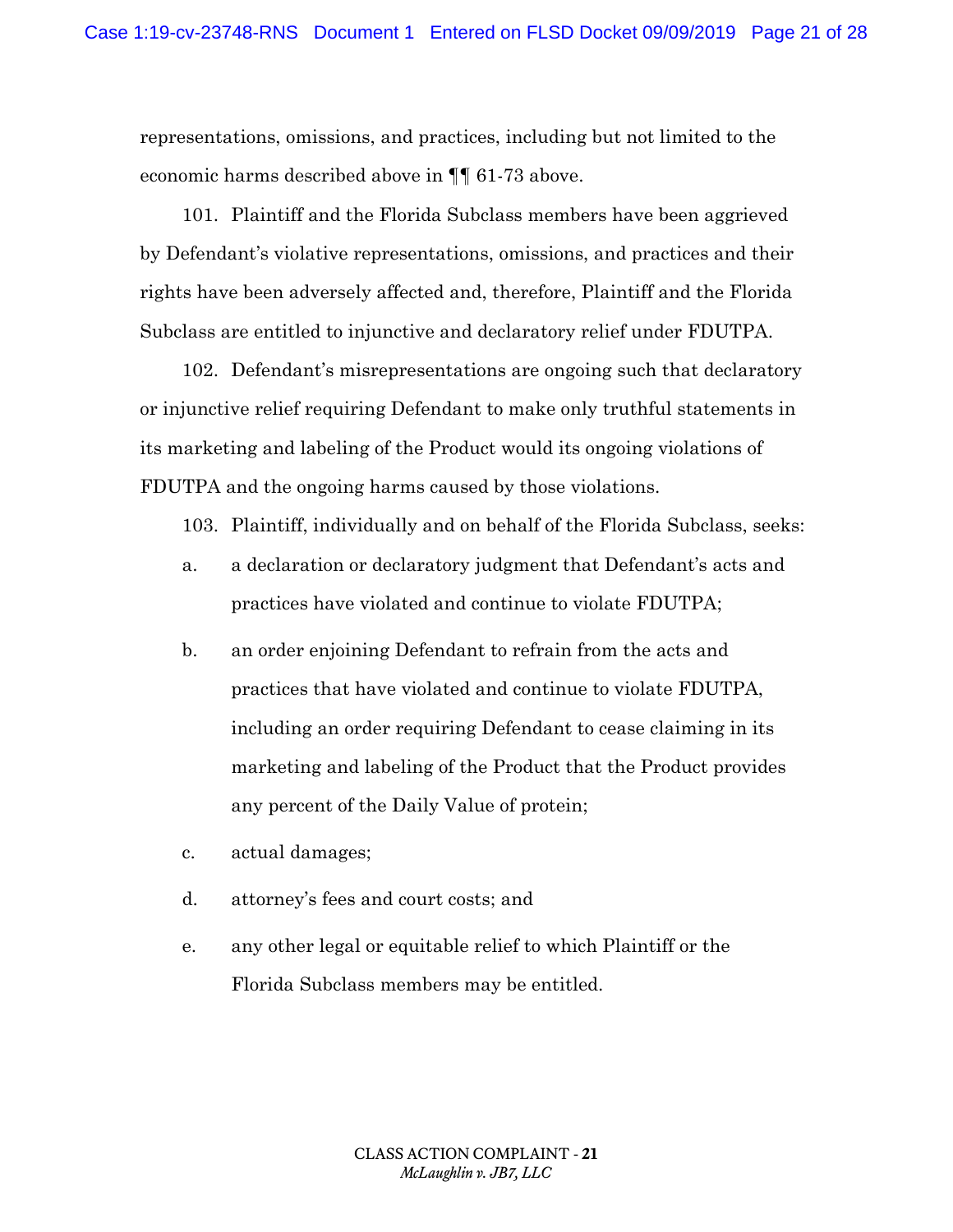#### **COUNT 2**

# **VIOLATION OF VARIOUS STATE LAWS PROHIBITING UNFAIR & DECEPTIVE TRADE PRACTICES (On Behalf of the National Class)**

104. Plaintiff realleges and incorporates by reference ¶¶ 1-90 above 105. Plaintiff's claims under FDUTPA are materially identical claims available to National Class members under the laws of the 50 states and Washington, D.C., which are amenable to further subclass treatment.

106. Plaintiff accordingly brings this claim for deceptive acts and practices in violation of various states' consumer protection statutes against Defendant on behalf of the National Class.

107. Defendant has engaged in deceptive acts and unfair practices as described in this Complaint and those acts and practices have caused actual damage to Plaintiff and the National Class, as described herein.

108. Defendant's deceptive and unfair trade practices have been carried out in the course of conducting Defendant's business, trade and commerce.

109. Defendant's acts—including its efforts to mislead consumers regarding the percent of Daily Value of protein provided by the Product—are willful, unfair, unconscionable, deceptive, contrary to public policy and injurious to consumers.

110. Defendant's acts and practices—including its false, deceptive, and misleading statements and omissions in the marketing and labeling of the Product—would be material to any reasonable consumer's decision whether to buy the Product.

111. Any objectively reasonable consumer acting reasonably in the circumstances would have been deceived and misled by Defendant's acts and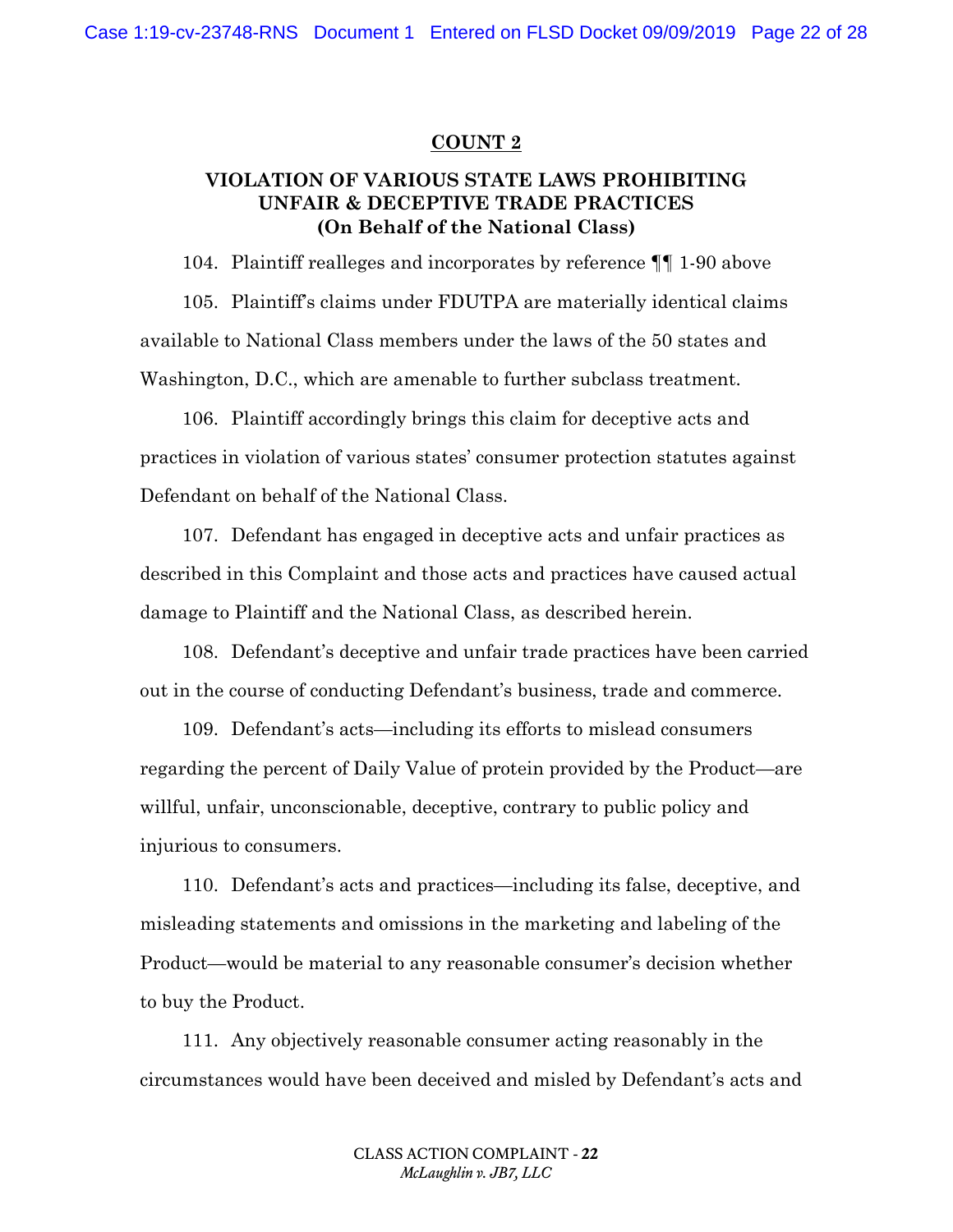practices including its false, deceptive, and misleading statements and omissions in the marketing and labeling of the Product.

112. Defendant's acts and practices are unconscionable and actuated by bad faith, lack of fair dealing, actual malice, are accompanied by a wanton and willful disregard for consumers' well-being, and are motivated solely by the desire for financial gain.

113. As a direct and proximate result of Defendant's deceptive acts and practices, Plaintiff and the National Class have sustained actual damages including but not limited to those described in ¶¶ 61-73 above.

114. Plaintiff and the National Class demand damages, attorneys' fees and costs, and any other equitable and legal relief to which they may be entitled.

115. Such laws may include, but are not limited to: Ala. Code § 8-19-1 *et seq.*; Alaska Stat. § 45.50.471 *et seq.*; Ariz. Rev. Stat. Ann. § 44-1521 *et seq.*; Ark. Code Ann. § 4-88-101 *et seq.*; Cal. Civil Code § 1750 *et seq.* and Cal. Bus. & Prof. Code § 17200 *et seq.*; Colo. Rev. Stat. § 6-1-101 *et seq.*; Conn. Gen. Stat. § 42-110a *et seq.*; Del. Code Ann. tit. 6 § 2511 *et seq.* & 2580 *et seq.*; D.C. Code Ann. § 28-3901 *et seq.*; Fla. Stat. § 501.201 *et seq.*; Ga. Code Ann. § 10-1- 390 *et seq.*; Haw. Rev. Stat. § 480-1 *et seq.*; Idaho Code Ann. § 48-601 *et seq.*; 815 Ill. Comp. Stat. 505/1 *et seq.*; Ind. Code Ann. § 24-5-0.5-1 *et seq.*; Iowa Code § 714.16 *et seq.*; Kan. Stat. Ann. § 50-623 *et seq.*; Ky. Rev. Stat. Ann. § 367.110 *et seq.*; La. Rev. Stat. Ann. § 51:1401 *et seq.*; Me. Rev. Stat. Ann tit. 5, § 205-A *et seq.*; Md. Code Ann., Com. Law § 13-101 *et seq.*; Mass. Gen. Laws ch. 93A, § 1 *et seq.*; Mich. Comp. Laws § 445.901 *et seq.*; Minn. Stat. § 831 and § 325F.67 *et seq.*; Miss. Code Ann. § 75-24-1 *et seq.*; Mo. Ann. Stat. § 407.010

> CLASS ACTION COMPLAINT - **23** *McLaughlin v. JB7, LLC*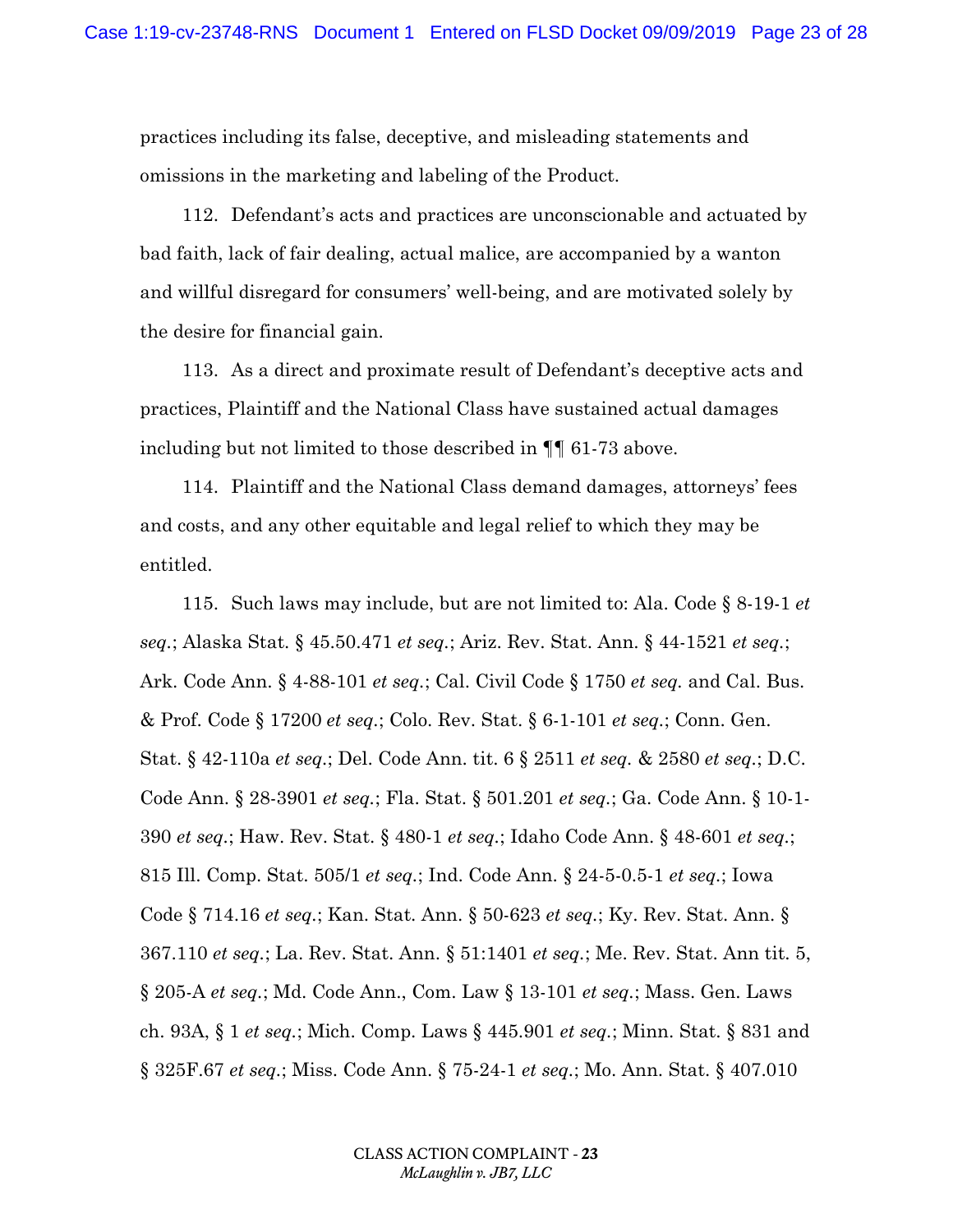*et seq.*; Mont. Code Ann. § 30-14-101 *et seq.*; Neb. Rev. Stat. Ann. § 59-1601 *et seq.*; Nev. Rev. Stat. Ann. § 598.0903 *et seq.*; N.H. Rev. Stat. Ann. § 358-A:1 *et seq.*; N.J. Stat. Ann. § 56:8-1 *et seq.*; N.M. Stat. § 57-12-1 *et seq.*; N.Y. Gen. Bus. Law § 349 *et seq.* and § 350 *et seq.*; N.C. Gen. Stat. § 75-1.1 *et seq.*; N.D. Cent. Code § 51-12-01 *et seq.* and § 51-15-01 *et seq.*; Ohio Rev. Code Ann. § 1345.01 *et seq.*; Okla Stat. tit. 15, § 751 *et seq.*; Or. Rev. Stat. § 646.605 *et seq.*; 73 Pa. Stat. Ann. §§ 201-1 *et seq.*; R.I. Gen. Laws §§ 6-13.1-1 *et seq.*; S.C. Code Ann. § 39-5-10 *et seq.*; S.D. Codified Laws § 37-24-1 *et seq.*; Tenn. Code Ann. § 47-18-1091 *et seq.*; Tex. Bus. & Com. Code Ann. § 17.41 *et seq.*; Utah Code Ann. § 13-11-1 *et seq.*; Vt. Stat. Ann. tit. 9, § 2451 *et seq.*; Va. Code Ann. §§ 59.1-196 *et seq.*; Wash Rev. Code § 19.86.010 *et seq.*; W. Va. Code § 46A-6- 101 *et seq.*; Wis. Stat. § 100.18 *et seq.*; and Wyo. Stat. Ann. §§ 40-12-101 *et seq.*

116. Defendant's deceptive and unfair acts and practices are ongoing and may be expected to continue into the future absent relief.

117. Plaintiff, individually and on behalf of the National Class, seeks:

- a. a declaration or declaratory judgment that Defendant's acts and practices have violated and continue to the laws of the various states;
- b. an order enjoining Defendant to refrain from the acts and practices that have violated and continue to violate the deceptive and unfair trade practices acts of the various states, including an order requiring Defendant to cease claiming in its marketing and labeling of the Product that the Product provides any percent of the Daily Value of protein;

CLASS ACTION COMPLAINT - **24** *McLaughlin v. JB7, LLC*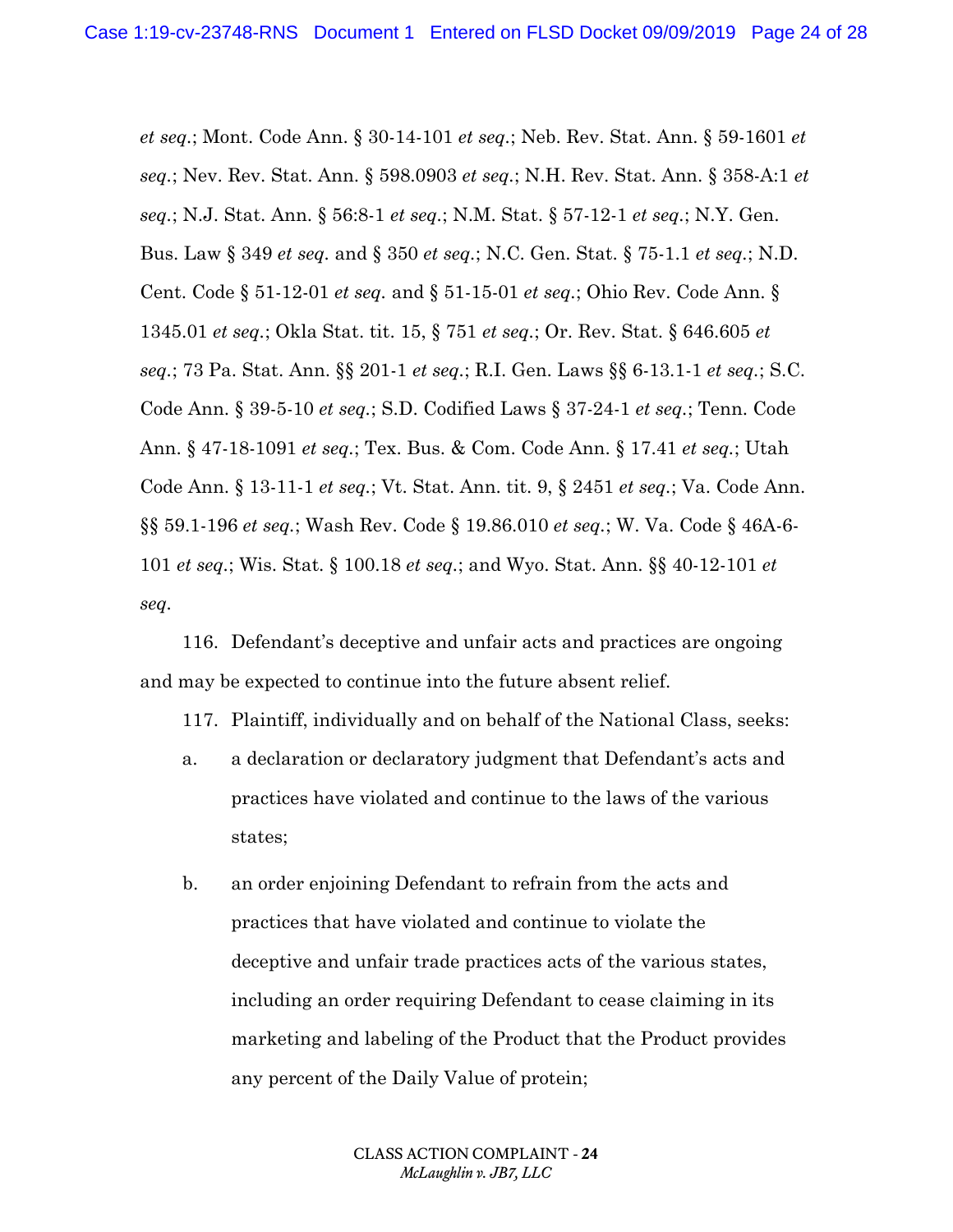c. actual damages;

- d. attorney's fees and court costs; and
- e. any other legal or equitable relief to which Plaintiff or the National Class members may be entitled.

#### **COUNT 3**

# **UNJUST ENRICHMENT (On Behalf of the National Class & Florida Subclass)**

118. Plaintiff realleges and incorporates by reference ¶¶ 1-90 above

119. The law of the 50 states and Washington, D.C., does not differ materially as to the elements of unjust enrichment (aka quasi contract).

120. Defendant, through its marketing and labeling of the Product, misrepresented and deceived Plaintiff and the Class and Subclass regarding the percent of Daily Value of protein provided by the Product.

121. Defendant did so for the purpose of enriching itself and it in fact enriched itself by doing so.

122. Plaintiff and the Class and Subclass conferred a benefit on Defendant by purchasing the Product, including an effective premium, above the true value of the Product. Defendant appreciated, accepted, and retained the benefit to the detriment of Plaintiff and the Class and Subclass.

123. Defendant continues to possess monies paid by Plaintiff and the Class and Subclass to which Defendant is not entitled.

124. Under the circumstances it would be inequitable for Defendant to retain the benefit conferred upon it and Defendant's retention of the benefit violates fundamental principles of justice, equity, and good conscience.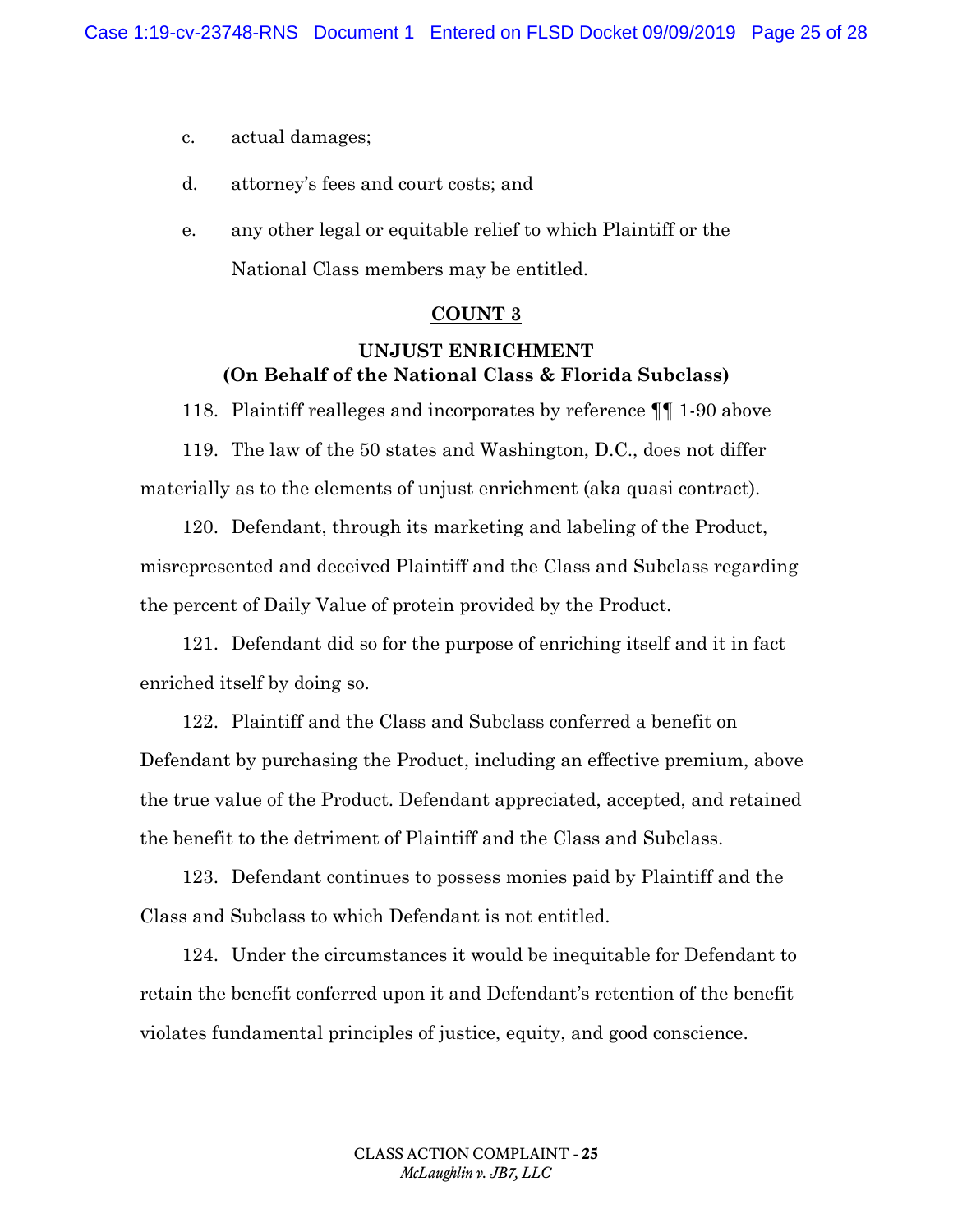125. Plaintiff, individually and on behalf of the Class and Subclass members seeks disgorgement of Defendant's ill-gotten gains. Plaintiff and the Class and Subclass seek the disgorgement and restitution of Defendant's wrongful profits, revenue, and benefits, to the extent, and in the amount, deemed appropriate by the Court, and such other relief as the Court deems just and proper to remedy Defendant's unjust enrichment.

#### **GLOBAL PRAYER FOR RELIEF**

126. WHEREFORE, Plaintiff respectfully requests the Court grant the following relief against Defendant:

- a. that this action be certified as a class action; that Plaintiff be appointed as class representative for the National Class and Florida Subclass; and that the undersigned be appointed as class counsel for the National Class and Florida Subclass;
- b. that the Court enter an order requiring Defendant to bear the costs of notification to the Class and Subclass members;
- c. that the Court enter a declaration or declaratory judgment that Defendant's acts and practices have violated and continue to violate FDUTPA and the laws of the various states cited herein;
- d. that the Court enter an order enjoining Defendant to refrain from the acts and practices described herein, including its marketing and labeling claims pertaining to the Daily Value of protein;
- e. that the Court enter an order requiring imposition of a constructive trust and and/or disgorgement of Defendant's illgotten gains and to pay restitution to Plaintiff and all members of the Class and Subclass to restore to the Plaintiff and members of the Class and Subclass all funds acquired by means of any act or practice declared by this Court to be an unlawful, fraudulent or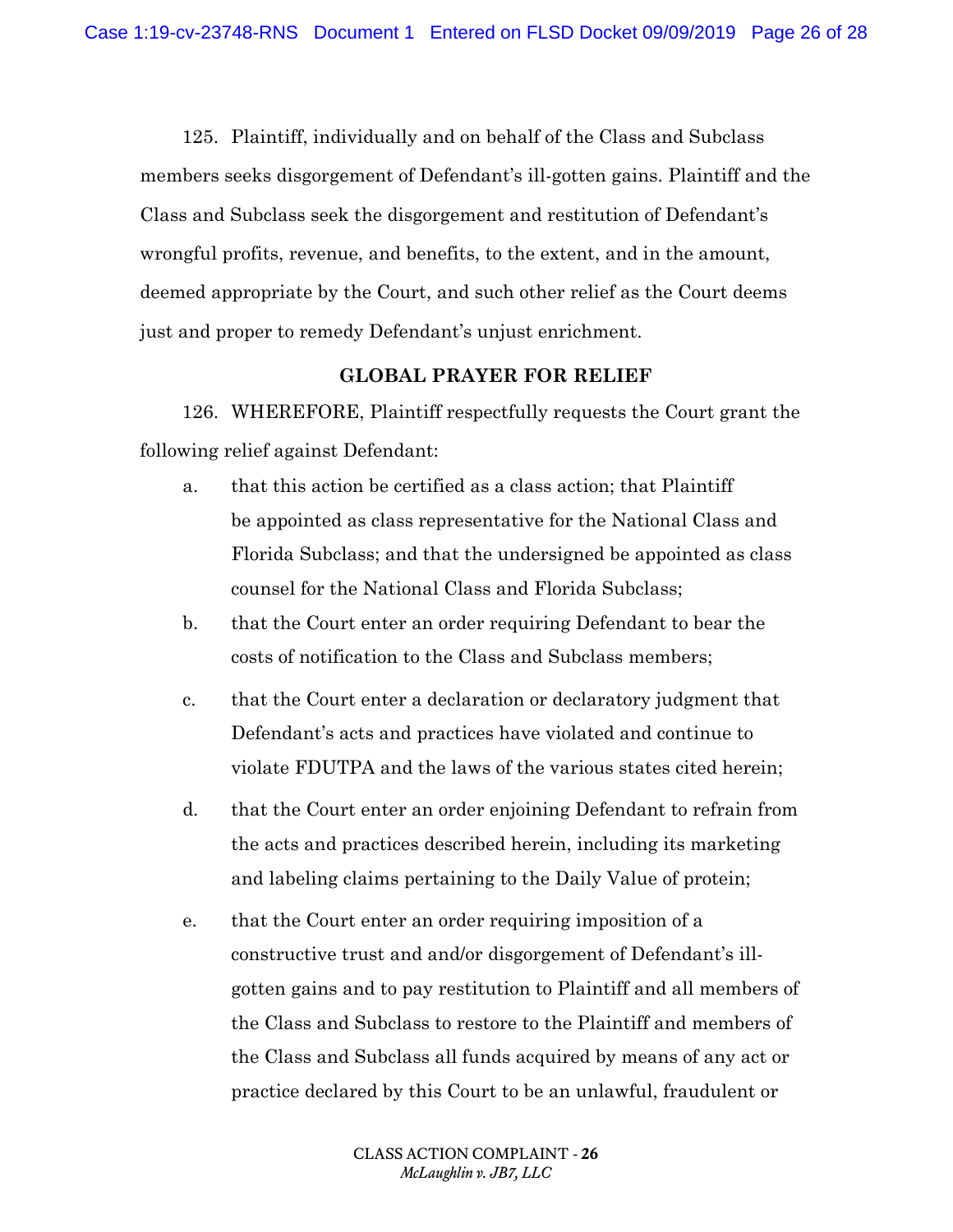unfair business act or practice, in violation of laws, statutes or regulations, or one constituting unfair competition;

- f. that the Court distribute monies via fluid recovery or *cy pres* where necessary to prevent Defendant from retaining the benefits of its wrongful conduct;
- g. actual damages including but not limited to compensatory, incidental, consequential, statutory, treble, and punitive damages amounts the Court or jury will determine, in accordance with applicable law;
- h. attorney's fees and court costs, including all recoverable interest;
- i. any other legal or equitable relief to which Plaintiff or the Class members or Subclass members may be entitled.

# **DEMAND FOR JURY TRIAL**

126. Pursuant to Rule 38 of the Federal Rules of Civil Procedure, Plaintiff hereby demands a trial by jury on all claims so triable.

Date: September 9th, 2019 Respectfully submitted,

By: */s/ Matthew D. Schultz*  Matthew D. Schultz (FBN 640328) *mschultz@levinlaw.com* William F. Cash, III (FBN 68443) *bcash@levinlaw.com* Brenton Goodman (FBN 126153) *bgoodman@levinlaw.com* **LEVIN, PAPANTONIO, THOMAS, MITCHELL, RAFFERTY & PROCTOR, P.A.** 316 South Baylen Street, Suite 600 Pensacola, Florida 32502 Telephone: (850) 435-7140 Facsimile: (850) 436-6140